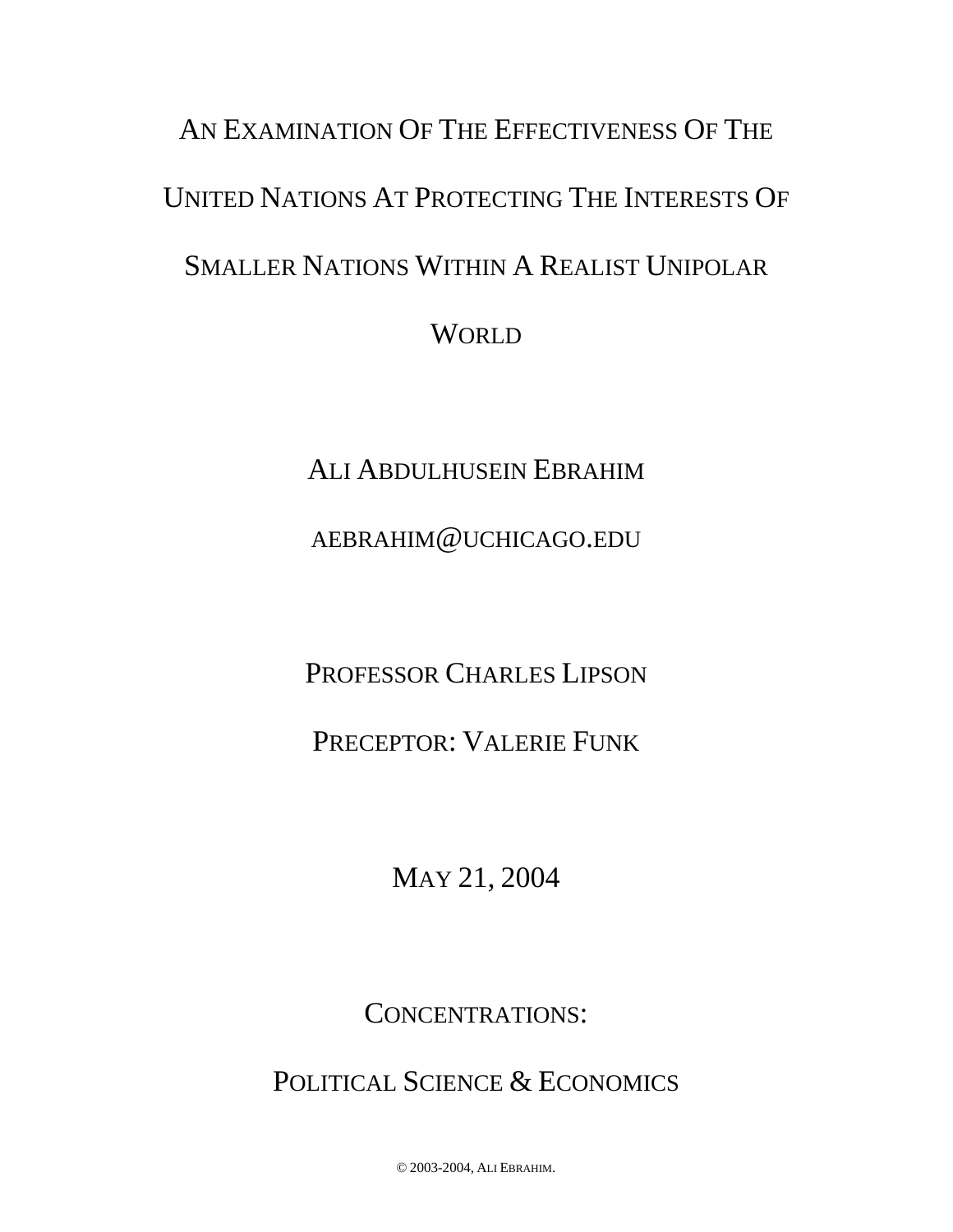# **AN EXAMINATION OF THE EFFECTIVENESS OF THE UNITED NATIONS AT PROTECTING THE INTERESTS OF SMALLER NATIONS WITHIN A REALIST UNIPOLAR WORLD**

# **INTRODUCTION**

Since the fall of the Soviet Union, the nature of great power politics has changed dramatically. One of the most important changes that has occurred during the post-Cold War period is that there has been a steady shift towards a unipolar power structure. This change brings many challenges to international organizations such as the United Nations, which are dependant on cooperation and collaboration between nations in order to function effectively. In this paper, I intend to examine specifically whether or not the United Nations can effectively protect the security (and other) interests of smaller nations<sup>1</sup>.

This particular question is of heightened relevance today because of the failed diplomacy preceding the current United States-led occupation of Iraq. Contemporary literature points to the inefficacy of the United Nations in resolving the Iraq issue diplomatically. Today, there are few who would vouch for the United Nations' effectiveness. However, contemporary opinion often draws on empirical observations to make their claims, without considering the wide variety of problems that the United Nations attempts to tackle (other than the provision of collective security), such as peacekeeping operations, economic forums, and health taskforces.

Often, the baseline that is used to judge the success or failure of the United Nations is whether or not it can credibly provide collective security. In today's unipolar world, many theorists (particularly those who subscribe the realist worldview) claim that

<u>.</u>

 $<sup>1</sup>$  A formal definition of the term 'smaller nations' will be forthcoming.</sup>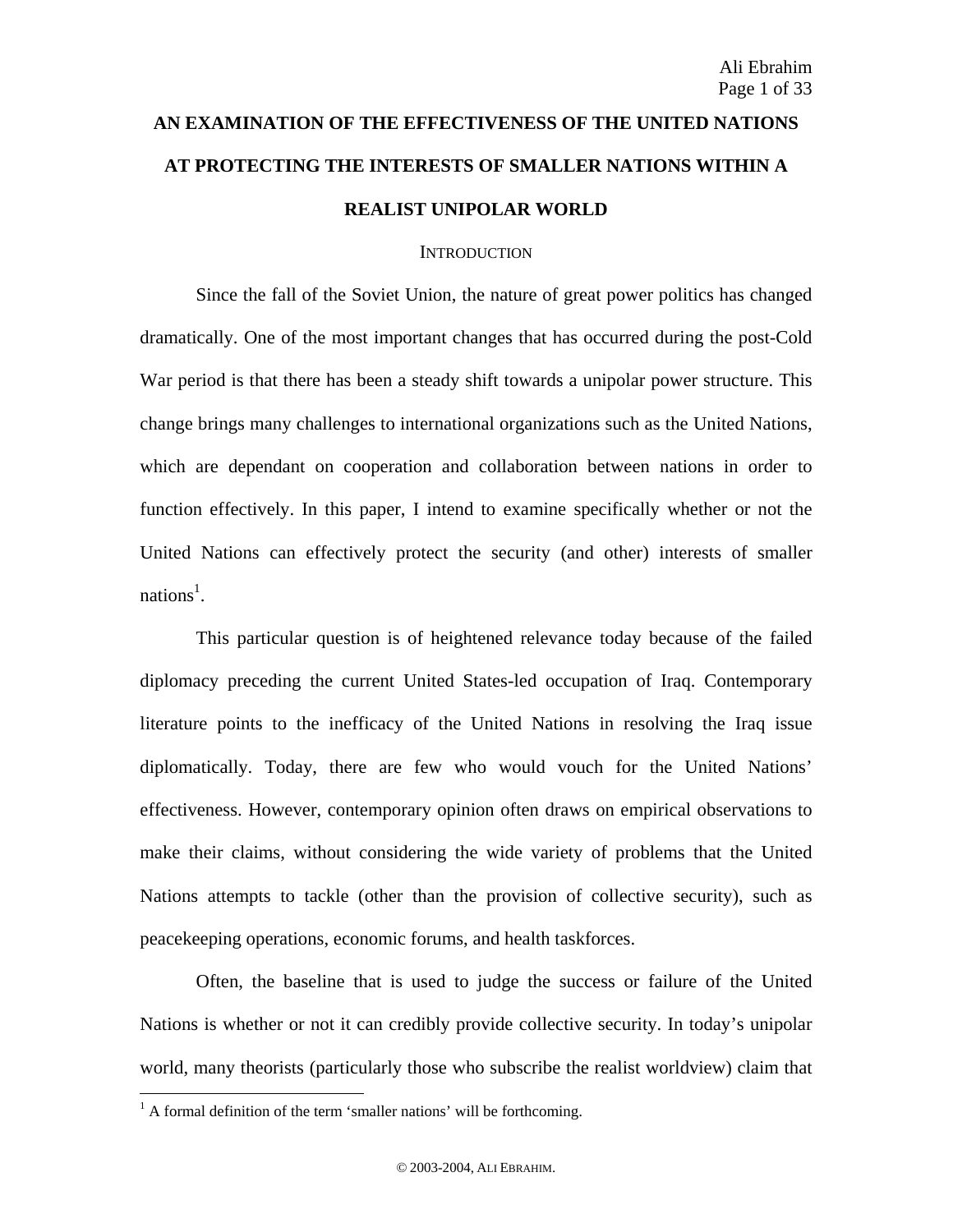the United Nations, as is, will be unable to contain hegemons in a unipolar world, and will therefore become an ineffective body with respect to providing collective security, and therefore by extension will be unable to protect the interests of smaller nations.

It is important to realise that following the end of the Cold War, the United Nations has been able to significantly expand its subsidiary roles, and has significantly increased the number of peacekeeping and peacemaking<sup>2</sup> operations it undertakes, many of which have been successful, and others not. In my paper, I will examine not only whether or not the United Nations can fulfil its traditional role of facilitating collective security, but also whether or not it can successfully fulfil the new roles that it has undertaken, such as these peacekeeping and peacemaking operations, which I will use as a litmus test of the United Nations' effectiveness<sup>3</sup>.

The presence of these new roles is important when considering whether or not the United Nations can protect the interests of smaller nations precisely because the interests of smaller nations are themselves not limited to collective security. Therefore, in order to determine whether or not the United Nations can effectively protect these interests, we must arrive at a formal definition of what these interests are.

In brief, the most important interest of any nation is its national sovereignty, without which all other interests are of no consequence. I will argue that realism provides a strong argument against the effectiveness of a collective security agreement in protecting smaller nations, and that therefore smaller nations cannot view the United Nations as a credible deterrent to any great power unilaterally threatening their sovereignty. Having said this, I will argue that there are other roles that the United

1

 $^{2}$  The distinction between peacekeeping and peacemaking will be discussed later.

<sup>&</sup>lt;sup>3</sup> A discussion of why peacekeeping and peacemaking are acceptable litmus tests is forthcoming.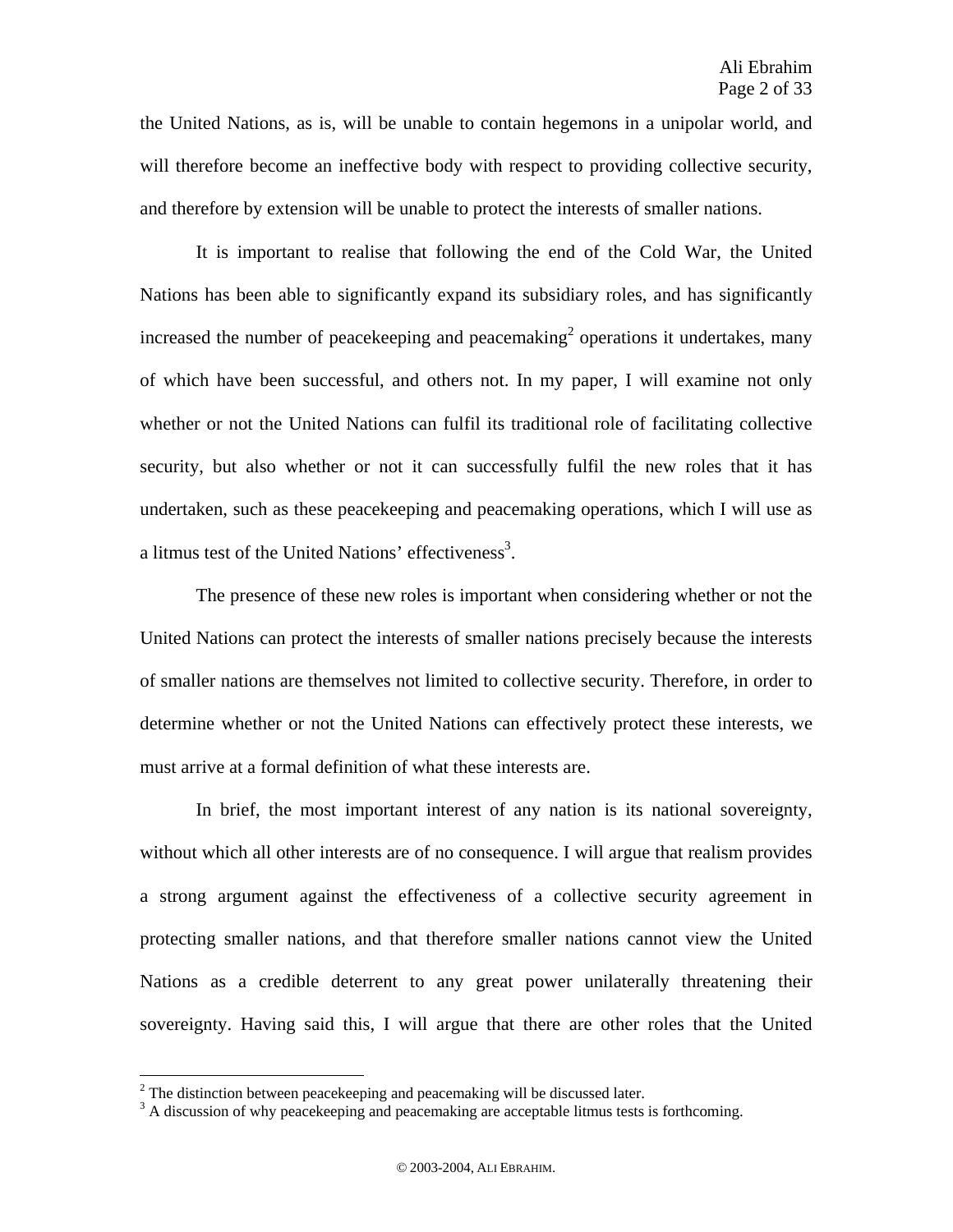Nations can successfully play, even in a unipolar world. Therefore even though the United Nations cannot provide collective security to smaller nations, I will argue that it still be considered a limited success in light of its other roles in which it is successful.

In my paper, I intend to examine all of these issues. In order to do so, I will need to provide a background worldview which will act as a context within which the United Nations and its member states function. I will then examine the concept of what smaller nations are, and attempt to arrive at a definition of what their interests consist of. In order to determine whether or not the United Nations can fulfil these interests, I will argue that peacekeeping and peacemaking missions may be used to indicate whether or not these interests can be fulfilled in a more general sense as well. I will then examine the implications of my findings, and determine if they provide suitable evidence to conclude that (at least) certain interests of smaller nations can be met.

# DEFINITIONS, PART I

Before I proceed with my examination of these issues, it is important to define certain terms that I will be using throughout this paper. Because some of these definitions are not universally agreed upon, and thus may be controversial, it is useful to present these definitions at this stage in order to provide a useful context within which the rest of this paper can be understood. The first term that I wish to define is that of a *great power,*  for which I will be using the conventional definition as defined by realists. For realists, great powers have certain characteristics: firstly, they possess offensive military power which grants them the ability to credibly threaten other great powers with their military might; second, that they can never be certain about other states' intentions; third, that their primary goal is survival; fourth, that great powers are rational actors. Fundamental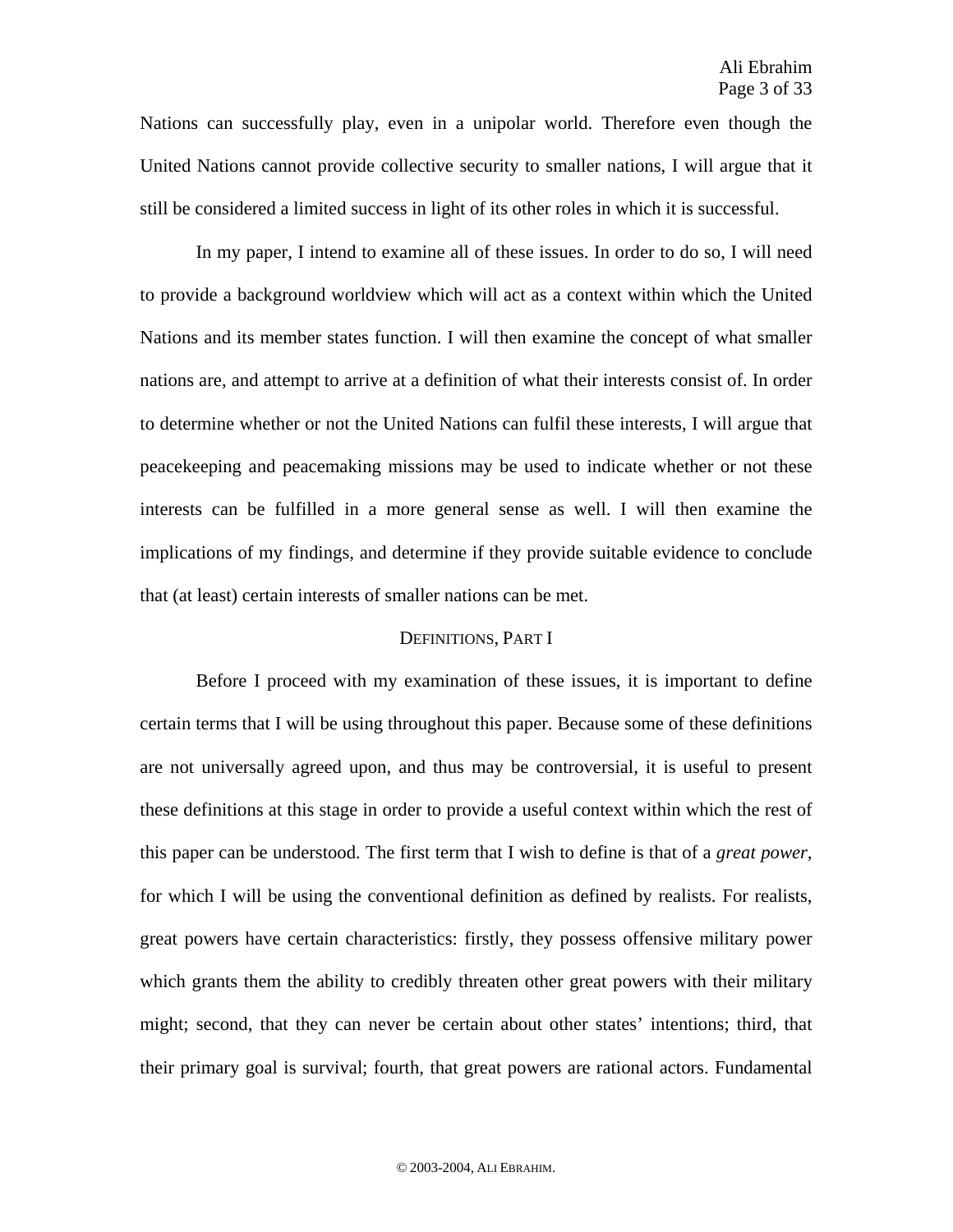to these four assumptions is that the international system is of an anarchic nature.<sup>4</sup> Mearsheimer's definition of great powers is not controversial, and is generally accepted within realist academic circles.

The definition of a *small state* is far more contentious, because there is no widely agreed definition that is used by political scientists. Indeed, how one defines a small state affects the answer to whether or not the United Nations can protect their interests. In order to understand small states completely, we need to examine two things in further detail: first, we need to arrive at a definition of what a smaller state is; and second, we need to determine what their goals are.

There are various definitions of small states that have already been proposed. One of these was proposed by William Rappard, who wrote about small states in the context of the League of Nations. Rappard defines a small state as a state that is not categorically defined as a great power and as such had no permanent representation on the League's Council (or analogously today, the United Nations' Security Council). He claims that small states are not considered great powers because historically "they have not been militarily dominant or at least prominent"<sup>5</sup>. He continues to say that Small States are considered small because their relative weakness reassures their neighbours.

Rappard's definition of small states is unsatisfactory, because it is too simplistic in that it groups states into the following two categories: permanent members of the Security Council who are great powers, and non-permanent members who are small

<sup>4</sup> Mearsheimer, John J. *The Tragedy of Great Power Politics,* (2001), pp. 30-31. The concept of an anarchic international system will be discussed in the following section of this paper.

<sup>5</sup> Rappard, William E., *Small States in the League of Nations*. Political Science Quarterly, Vol. 49, No. 4 (Dec., 1934), pp. 544-545.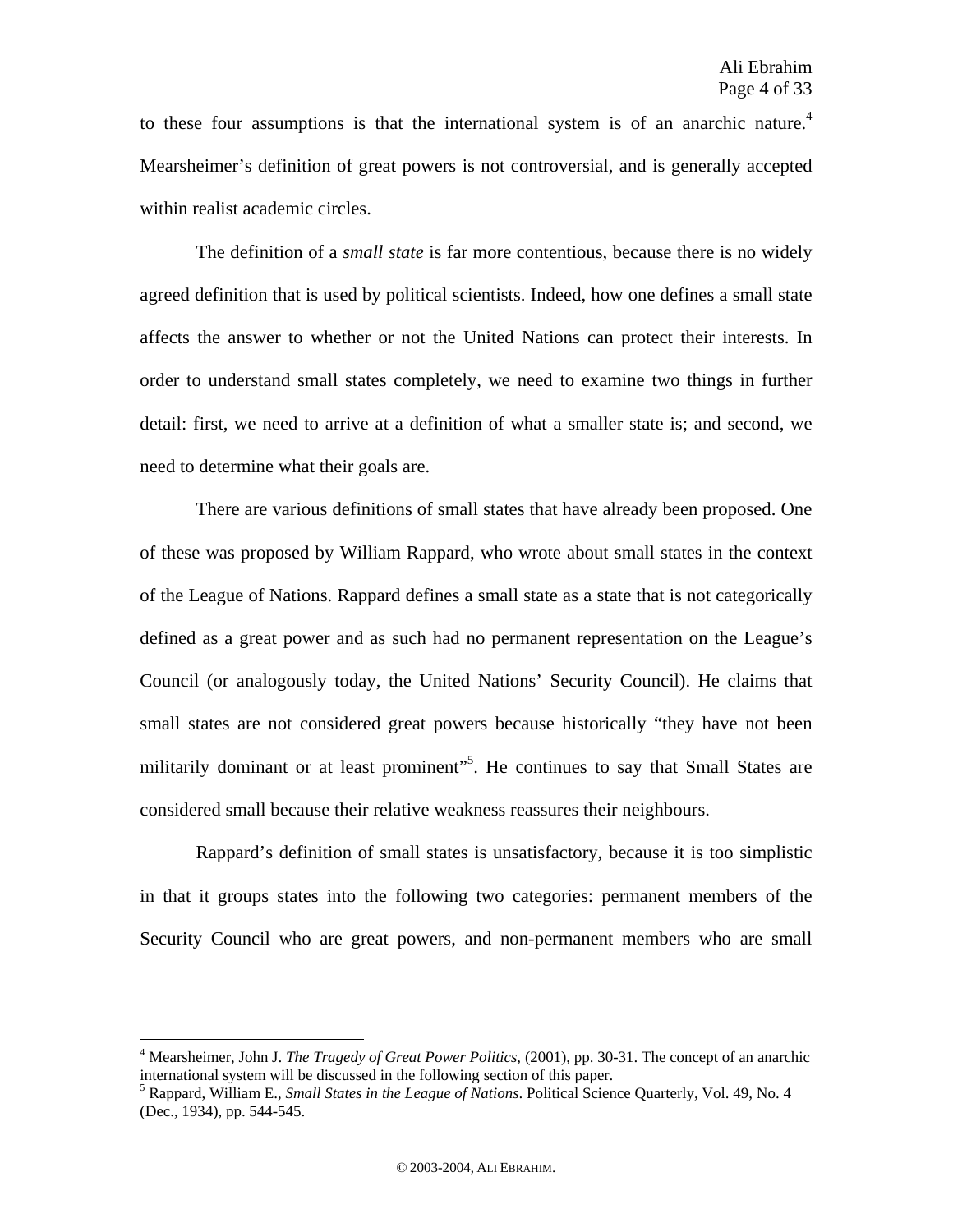states<sup>6</sup>. Under Rappard's definition, India would be a small state, as it does not have permanent representation. However, India is a nuclear power, and is a significant regional military power, with the potential to become a great power. To classify India in the same category as Somalia or Cambodia (for example) appears to be unreasonable.

We therefore need to arrive at a more specific definition. Within the context of this paper, I will define small states as those states which meet a certain set of criteria that I will now outline. First and foremost, the state should be militarily weak, with no credible prospects of defeating a great power in offensive combat, and a very significant chance of being defeated by a great power if it were invaded by one. Small states typically would not have nuclear arsenals, but this is a characteristic condition, rather than a necessary one<sup>7</sup>.

Another necessary condition that I propose is that small states should not have a developed economy, as the presence of a developed economy implies that a certain amount of latent power $^{8}$  is present that could be converted to military power. For an economy to be considered undeveloped, necessary conditions are that either the primary sector comprises the majority of the nation's economy, or that little infrastructure exits to support economic development. This supporting infrastructure includes strong legal traditions cemented by the rule of law, and physical infrastructure such as roads, rails and other means of transport. The lack of developed secondary and tertiary economic sectors and the lack of a supporting infrastructure usually go hand-in-hand.

<u>.</u>

 $6$  Using the current terminology of the United Nations, rather than the League's.

<sup>&</sup>lt;sup>7</sup> A necessary condition in this context one that is required for a country to be considered a small state. A characteristic condition is not necessary, but one that is commonly found in these states.

<sup>&</sup>lt;sup>8</sup> Mearsheimer, pp. 60.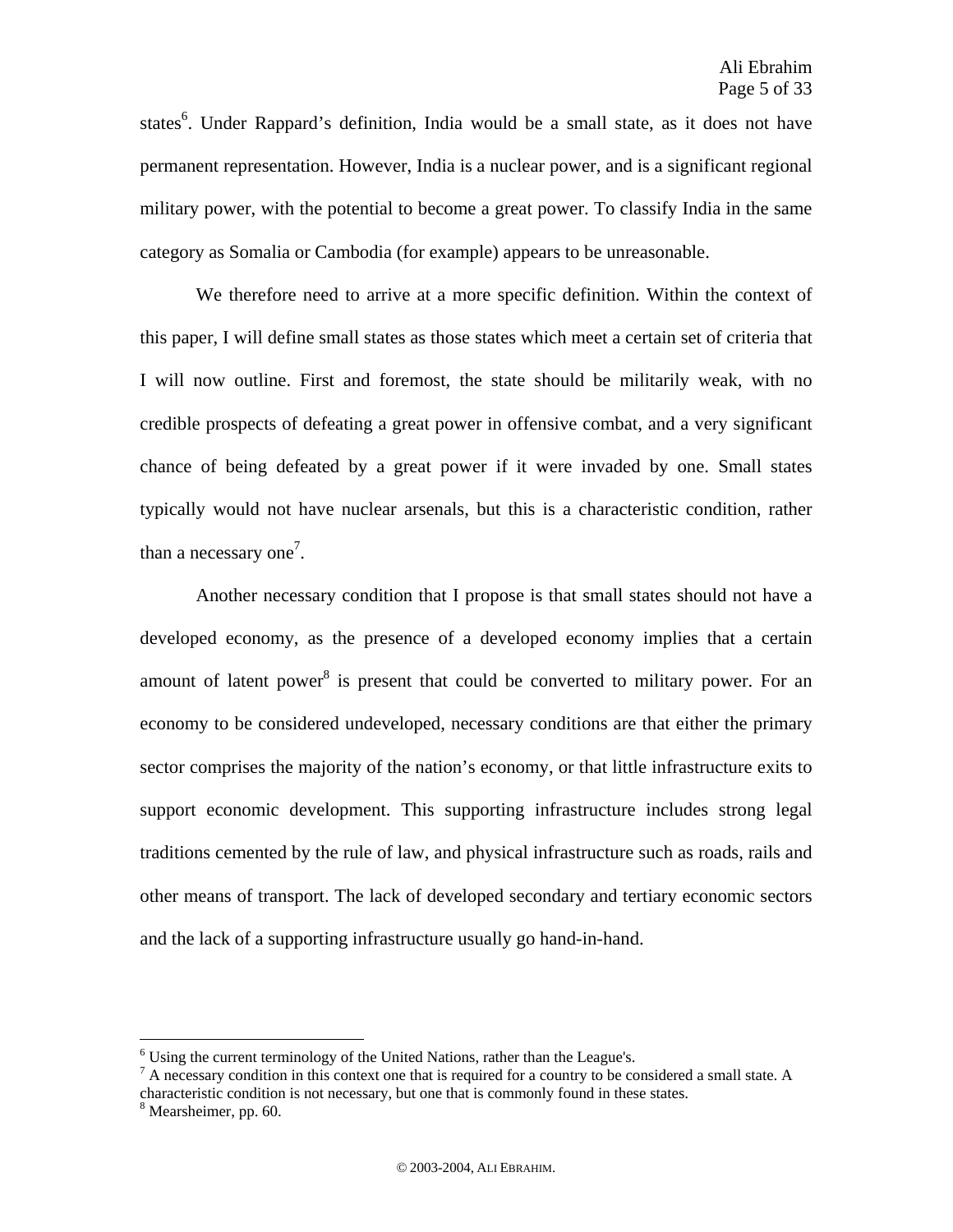Finally, a characteristic condition of a small state is that there is no foreseeable end to its status of a small state. Most small states have a stagnant economy, because their combined lack of a developed economy and its supporting infrastructure act as barriers to acquiring the technology and wealth required to build up a significant military force and latent economic power.

Having determined what small states are, we should attempt to determine the nature of their interests. In particular, we should examine the subset of interests for which they look to the United Nations to provide. Examining the goals of small states from a realist perspective does not offer fruitful results, because realists consider small states to be unimportant. Certainly, contemporary realists such as Mearsheimer focus entirely on the interests of great powers. While it may be true that the interests of small nations has no bearing on the outcome of great power politics, this does not mean that small nations do not have a specific set of interests that are generally common amongst them. This warrants further examination.

While realism does not explicitly provide us with a description of the interests of smaller nations, some of the most fundamental interests of smaller nations are likely to be the same as that of great powers. The actions of small states could reasonably be expected to follow at least three of Mearsheimer's assumptions: first, that states seek to preserve themselves; second, that they are rational; and third, that the intentions of other states are unknown. From these three assumptions, we can infer that the primary concern that small states have is that their national sovereignty is maintained. This is a reasonable assumption, and should not be controversial because unless this one interest is fulfilled, a small state has no means with which to fulfil any other interests.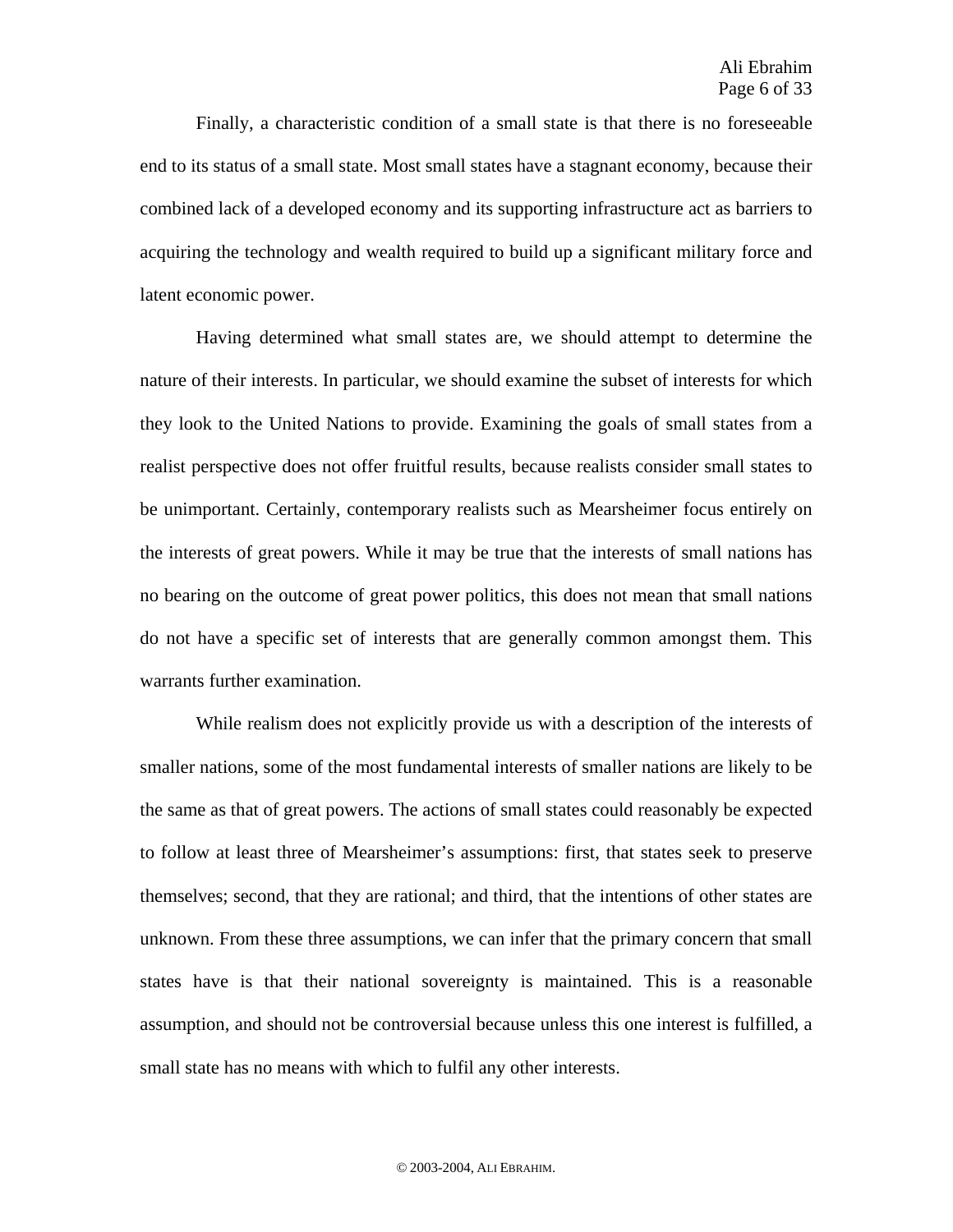Therefore, the first and foremost interest that small states look to the United Nations for is that of the maintaining their sovereignty, because as small states, they do not have the wherewithal to provide for their own security. Therefore, they rely on the United Nations as a guarantor of collective security. Before we examine the other interests of smaller nations, we should look to see whether or not the United Nations can fulfil its goal of a guarantor of collective security. In order to do so, we first need to examine the nature of the international system within which the United Nations functions.

# THEORETICAL BACKGROUND

It is generally agreed upon that since the Westphalian order<sup>9</sup> was established, the state of international politics has been widely characterised as anarchic, meaning that there has been no supranational body to which all states in the international system could be held accountable to<sup>10</sup>. This state of international anarchy was problematic for many reasons. Kenneth Waltz claims that "because some states may at any time use force, all states must be prepared to do so – or live at the mercy of their militarily more vigorous neighbours<sup> $11$ </sup>. He contends that because of the fact that in an anarchic system, there is no supranational body to guarantee security, in anarchy states are forced to provide means to defend themselves against other states, or risk being coerced by them, or even conquered by them.

1

 $9$  Established following the Treaty of Westphalia in 1648, which set a precedent of recognising the exclusive rights of nation states to wage war upon one another.

 $10$  Except for possibly the League of Nations, and the United Nations, both of which attempt to mitigate anarchy, but both of which are arguably not supranational bodies from the point of view of sovereignty. <sup>11</sup> Waltz, Kenneth N. *The Anarchic Structure of International Politics* (1979), in Art and Jervis' *International Politics: Enduring Concepts and Contemporary Issues,* 6<sup>th</sup> ed (2003), pp. 57.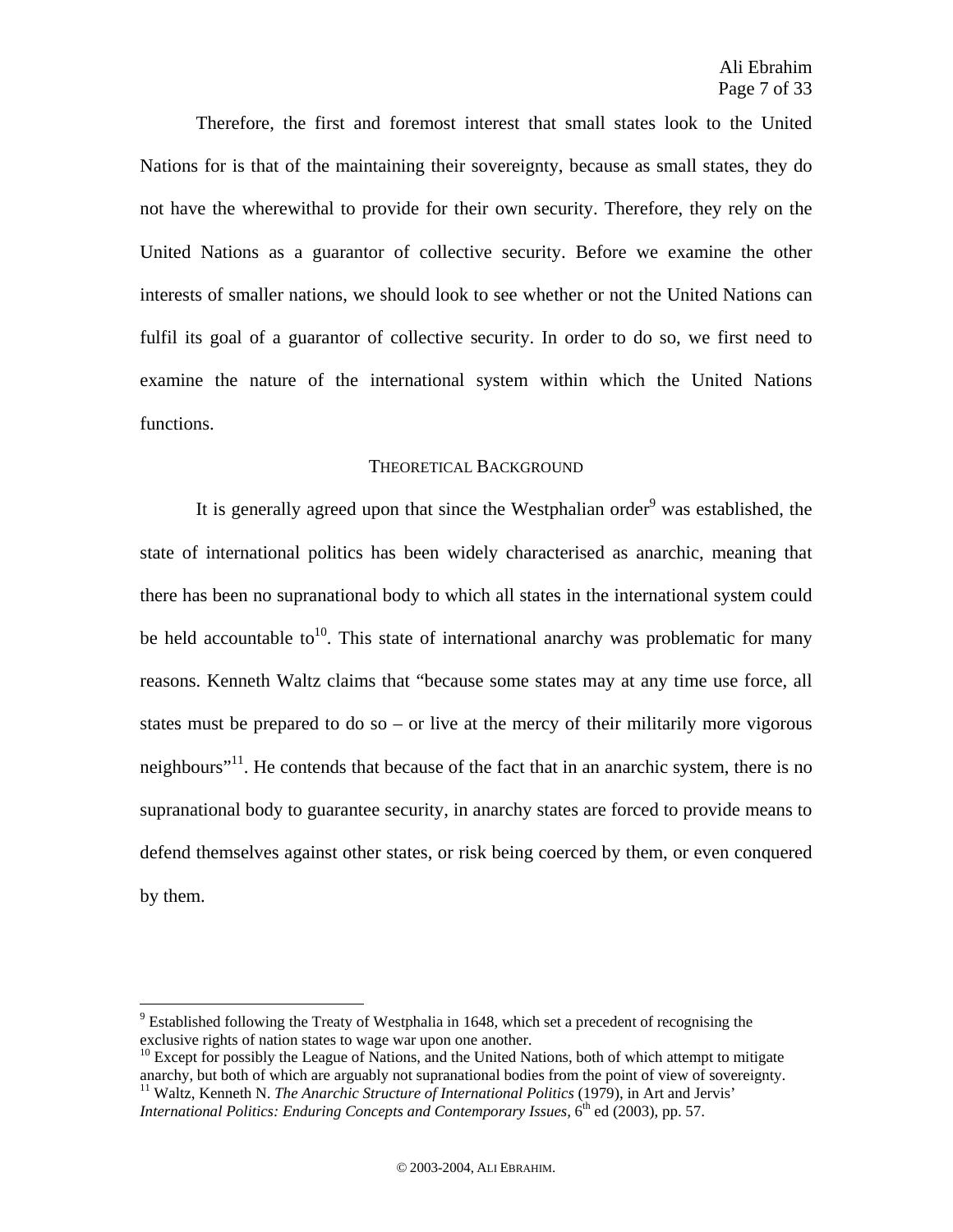The classic security dilemma is also a cause for concern, because it is often impossible to determine *why* a nation is building up its military. Therefore even if a nation decides to bolster its defences, its neighbours may interpret this as an act of aggression and reciprocate, causing a cyclical state in which arms escalation can occur. In the absence of a supranational governing body to deter invasions, this may lead to unintended war. This is certainly not a theoretical problem, but one that has occurred throughout the history of the nation state. The First World War is the most notable incidence of the security dilemma leading to war amongst great powers.

Waltz is careful to distinguish between the notions of anarchy and hierarchy, the former of which he sees between nations, and the latter of which within individual nations. According to Waltz, within nations conflict is prevented because of what he terms 'integration', where the division of labour occurs to such an extent that there are significant costs to upsetting the balance through conflict. He gives the example of Kansas relying on Washington for defence and Washington depending on Kansas for livestock<sup>12</sup>. He contends that this type on integration does not occur between states, because although interdependence between states is certainly beneficial to nations from an absolute point of view, the unequal manner in which the gains from interdependence are shared often limit the degree to which interdependence occurs, thus lowering the potential costs of conflict compared to the cost within a highly integrated single nation. For those states that choose to specialise, he argues that they then become concerned with the security of their trading partners as well. Waltz's worldview is typical of a realist.

Waltz also examines the potential for mitigating anarchy and developing a hierarchic system to govern nations. While he does not examine any specific type of

<u>.</u>

 $12$  Waltz, pp. 58.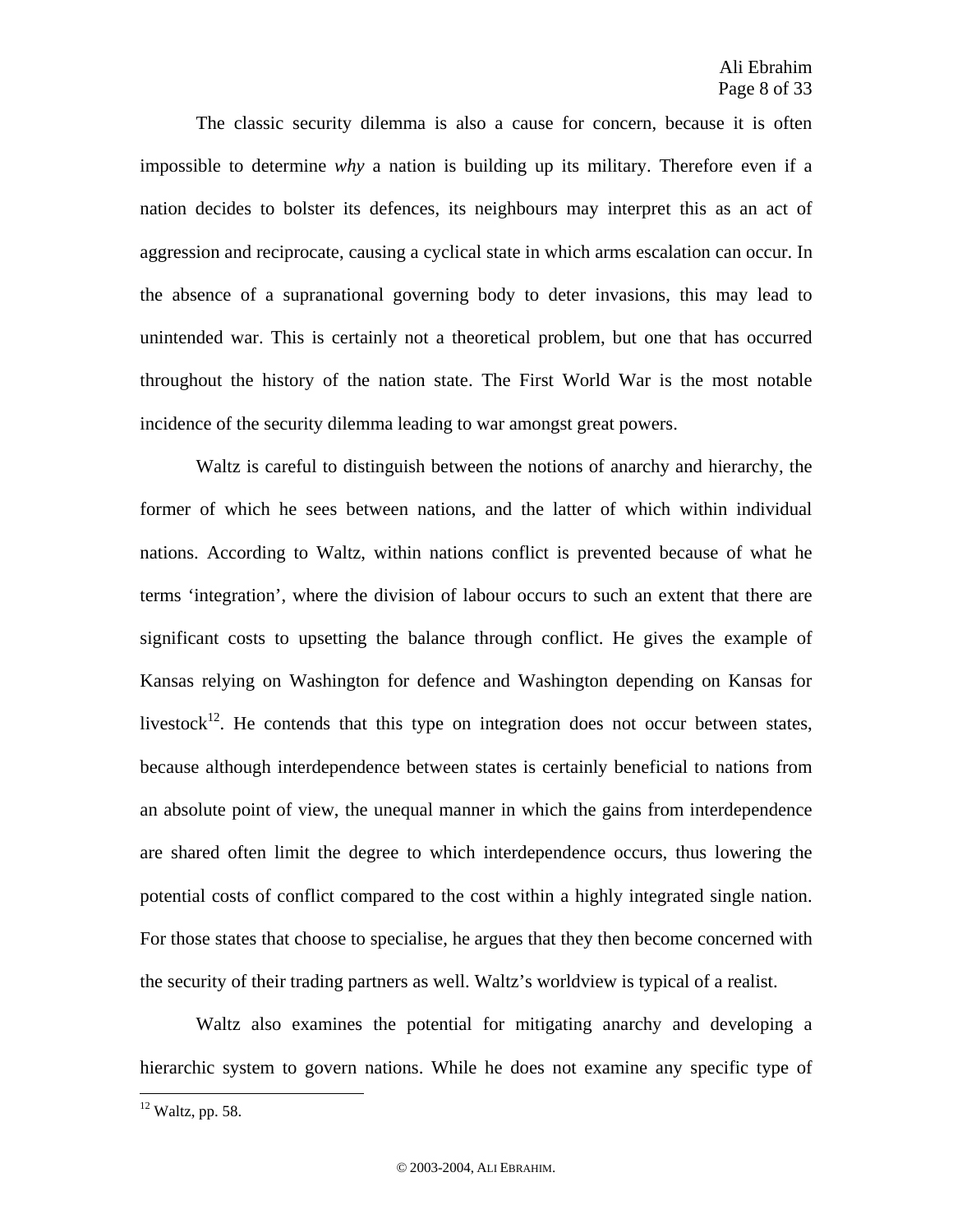system, he notes that "the costs of maintaining such a hierarchic order are frequently ignored by those who deplore its absence."<sup>13</sup> For any supranational organisation that attempts the task of mitigating anarchy, there are significant maintenance costs. Further, he states that "the means of control become an object of struggle,"14 alluding to the notion that states are highly likely to try and gain control of international organisations such that they can manipulate them to their advantage. Furthermore, to credibly protect against aggressors, such a body would have to control the militaries of its constituents, a tall order.

In his essay, Waltz outlines the classical realist argument: that the mitigation of anarchy is both costly and unlikely, particularly in a world where there are great powers with a disproportionate share of influence. In order to fully understand realist theory, we can expand upon Waltz's foundation by examining more contemporary realist theories.

John Mearshiemer, who ushered in the concept of 'great power politics' and is the primary proponent of offensive realism suggests that the only states in the international system that are of any consequence are the great powers, and that all other states are unimportant, because great powers hold all the influence. Therefore examining the role of great powers will be of primary importance in examining whether or not international organisations such as the United Nations can protect the interests of smaller nations.

Mearsheimer claims that the might of great powers does not stem simply from the quantity of their military forces. He notes that "latent power constitutes the societal resources that a state has available to build military forces."15 He claims that the status of a great power is defined not just by the size of its military, but also by the size of all of its

 $13$  Waltz, pp. 62.

<sup>&</sup>lt;sup>14</sup> Waltz, pp. 63.

<sup>&</sup>lt;sup>15</sup> Mearsheimer, pp. 60.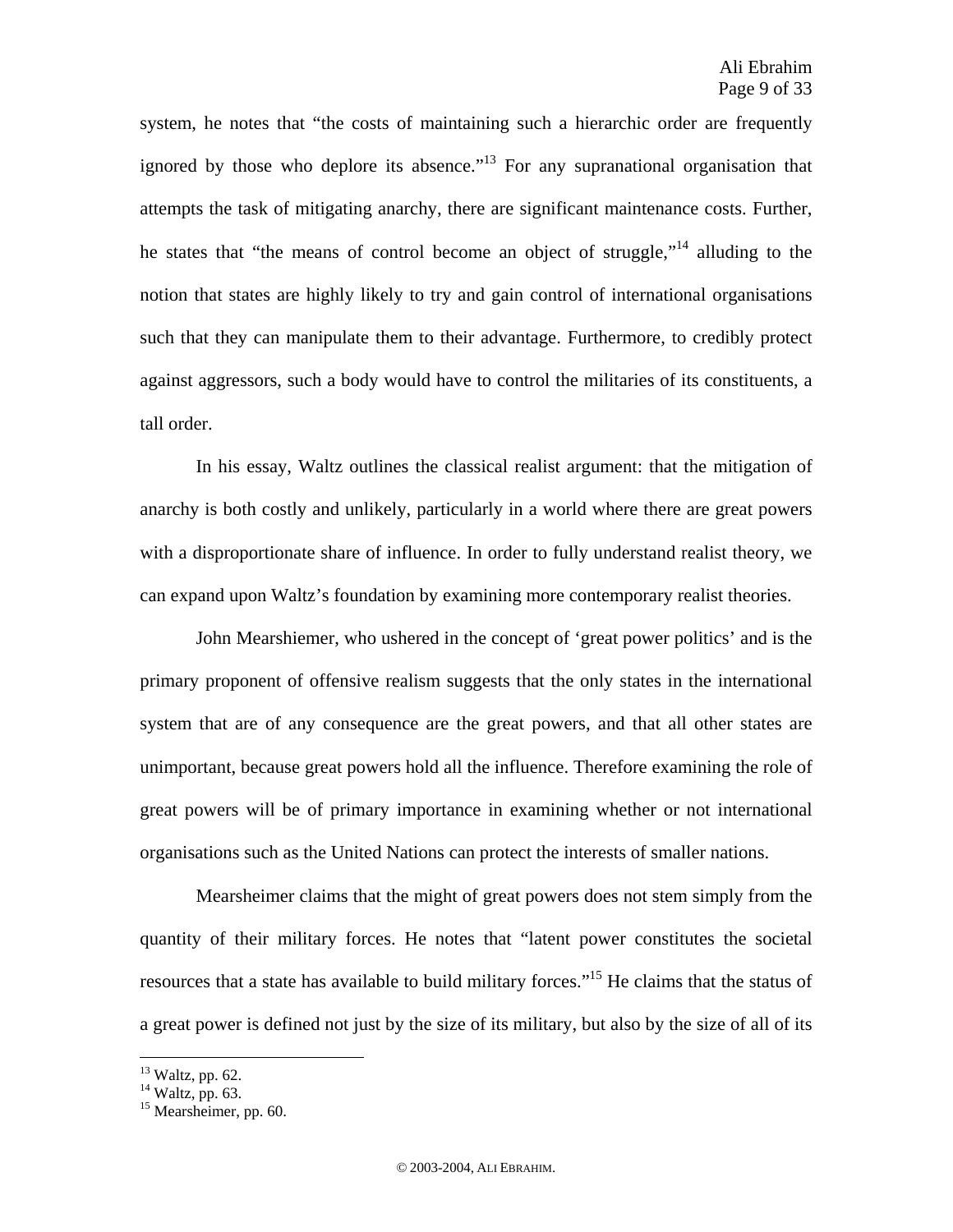assets that could potentially be used to expand its military might, and its projection of power. These assets include the national economy, natural resources, technology and population, amongst others. To this end, any great power in the system should seek to not only maximise its latent power, but also to ensure that the latent power of its rivals is increasing at a slower rate than its own, implying that relative gains are what states seek, not absolute gains.

Mearsheimer also elucidates the concept of polarity within systems. According to him, there are three types of systems: unipolar, bipolar and multipolar (each referring to the number of great powers in the international system). Mearsheimer contends that true unipolarity with a worldwide hegemon is improbable<sup>16</sup>, but would be the most stable system, with no potential for great power conflict. He claims war is more likely in a multipolar system than a bipolar system for three reasons: first, that there are more conflict partners; second, that imbalances of power are more common; and third, that the potential for miscalculation is greater.<sup>17</sup> He further claims that great power conflict is far more likely in unbalanced systems than in balanced systems.<sup>18</sup> While there are many other facets of realist thinking, for the purposes of explaining great powers' actions with regards to smaller nations, the above brief explanation should be sufficient.

# PAST AND PRESENT SOLUTIONS

Having determined the nature of international anarchy, and the challenges that nations face within it, we should examine attempts that have been made to mitigate this anarchy. Two of the most prominent attempts to do this have been the League of

<u>.</u>

<sup>&</sup>lt;sup>16</sup> For further information on this, refer to his discussion of the primacy of land forces and their power projection capability, in chapter four of *The Tragedy of Great Power Politics.* 17 Mearsheimer, pp. 338.

<sup>&</sup>lt;sup>18</sup> Mearsheimer, pp. 344.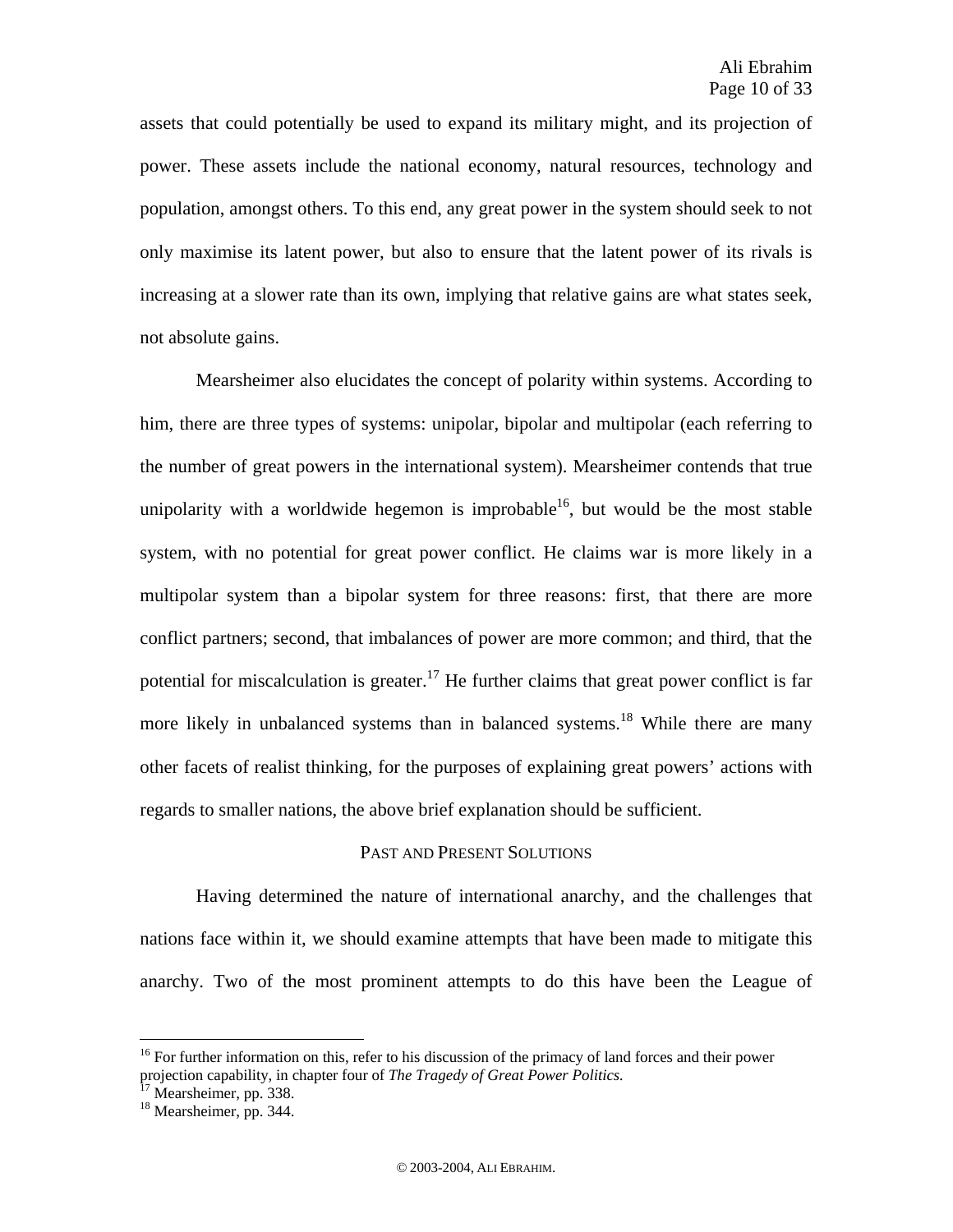Nations<sup>19</sup>, and the United Nations<sup>20</sup>. Both of these systems are very similar in nature, with each aiming to provide a collective security arrangement within which their member states could be secure from unchecked aggression by other states. Both systems provide for permanent representation on the highest security council for the five states that were considered to be great powers at the time of each body's inception. However, the one major difference between the two was that the League of Nations did not have the backing of the United States, whose congress did not ratify the Treaty of Versailles.

Given that the League of Nations and the United Nations are so similar in their goals and construct, examining some of the reasons that the League of Nations failed to provide collective security will help to illustrate problems that the United Nations may face in the future in attempting to provide collective security. One of the main problems the League of Nations faced was the problem of permanent representation.

Harold Tobin<sup>21</sup> argues that permanent representation presented a problem for the League of Nations. The Covenant of the League provided for permanent representation for the allied powers and granted them a majority of the votes. This was a problem, because the great powers were interested only in increasing their relative power share, without regard for the interest of smaller nations. For example, he notes that Estonia's initial application to the League was refused by Britain and France on the grounds that no country would send forces to their aid because it was too close to Russia and was

 $19$  Established pursuant to the Treaty of Versailles following World War I.

<sup>&</sup>lt;sup>20</sup> Established in the aftermath of World War II, following the failure of the League of Nations.<br><sup>21</sup> Tobin, Harold, *The Problem of Permanent Representation at the League of Nations*. Political Science Quarterly, Vol. 48, No. 4 (Dec., 1933), pp. 481-512.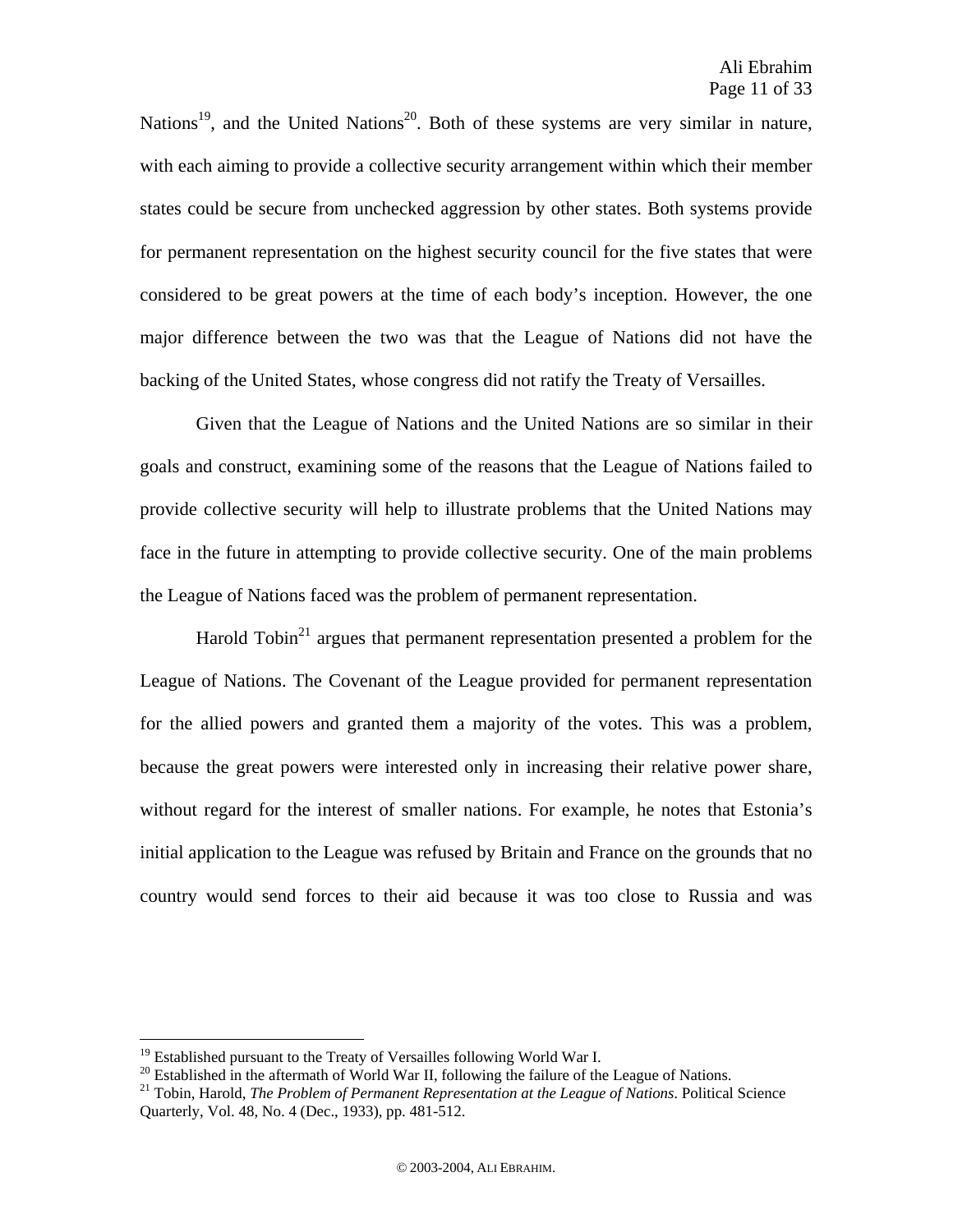therefore subject to invasion. They claimed that "no country would permit the use of its troops under Article X of the Covenant for the purpose of protecting such frontiers"<sup>22</sup>.

Inaction on points such as this demonstrates that the permanent members of the League were only willing to adhere to the basic principles of collective security as laid out in the League's Covenant if it was in their national interest to do so. The refusal of Estonia's application to the League was a clear signal of their unwillingness to commit themselves to war in territories that were not of strategic importance to them. It is therefore problematic to expect states to spontaneously band together and come to the aid of another threatened state. This is consistent with Waltz's and Mearsheimer's view of realism, as committing troops to defend Estonia may have resulted in a relative power deficit for Britain and France.

John Spencer<sup>23</sup> examines how the League handled the Italian-Ethiopian conflict in great detail, examining their response to both Italian actions and Ethiopian pleas for assistance. He argues that the League failed at each and every step to engage in decisive action to stop Italian aggression, and that ultimately Italy was able to succeed in its invasion of Italy without any meaningful resistance from the League.

Spencer focuses heavily on the British and French efforts to find a conciliatory solution with the Italians. Following the border clash at Wal Wal in 1934, the League of Nations, after much pressure from Ethiopia eventually held the Italians responsible for the aggression and had decided in principle to adopt an embargo on the export of petroleum and related products to Italy. However, Spencer notes that the plans for the embargo were effectively put on hold while the British and the French, the two most

 $22$  Tobin, pp. 483.

<sup>23</sup> Spencer, John H., *The Italian-Ethiopian Dispute and the League of Nations.* The American Journal of International Law, Vol. 31, No. 4 (Oct., 1937), pp. 614-641.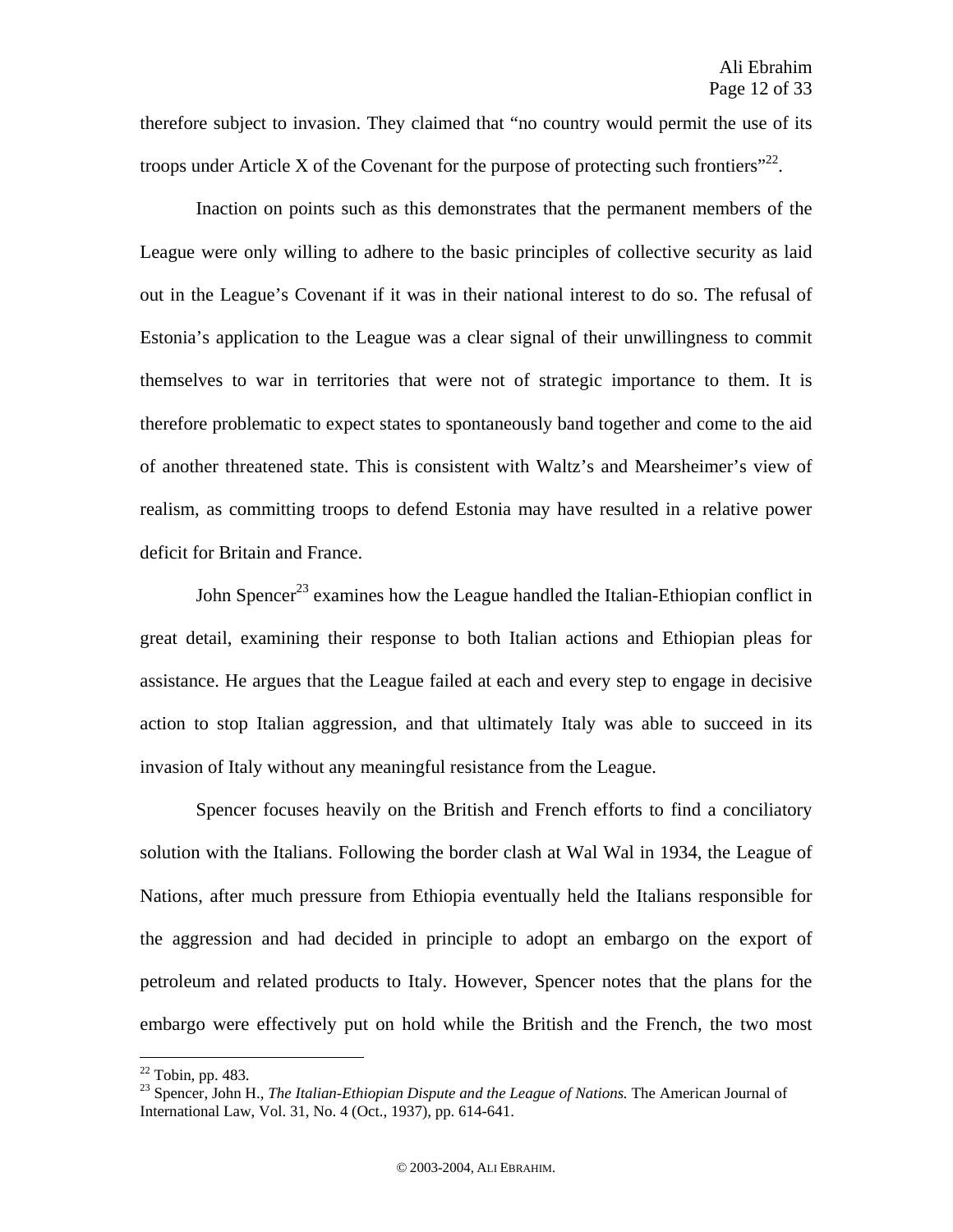influential members of the League, met with each other in order to find a conciliatory solution to the problem.

Spencer's evaluation of the League's handling (or rather lack thereof) of the conflict provides us a useful content within which to examine the arguments presented by Tobin. Tobin argued that the Great Powers abuse their power in the League, simply because they are able to do so without much fear of retaliation. The British and French attempts at conciliation with the Italians are consistent with how Tobin predicts that Great Power states will act. Great Power states in particular, under Tobin's model will never subject themselves to League action that might compromise their interests in the short term or the long term. The argument can be made that the British and the French were afraid of Hitler's increasing power in Germany and were particularly afraid that the Italians under Mussolini would align with Hitler if a war was to break out, rather than with the British and the French. The attempts at conciliation were therefore aimed at avoiding antagonising the Italians and thus pushing them closer to Hitler than they already were.

Can we therefore say that the League of Nations failed in its endeavour to provide collective security? In order to determine this we need to objectively define what constitutes the failure of the League. C. G. Fenwick<sup>24</sup> provides a framework within which we can analyse whether the League failed.

Fenwick contends that the failure of the League to act decisively in the Italian-Ethiopian conflict signals a failure of the League, but that this definition of failure is not

<sup>&</sup>lt;sup>24</sup> Fenwick, C. G., *The "Failure" of the League of Nations*. The American Journal of International Law, Vol. 30, No. 3 (Jul., 1936), pp. 506-509.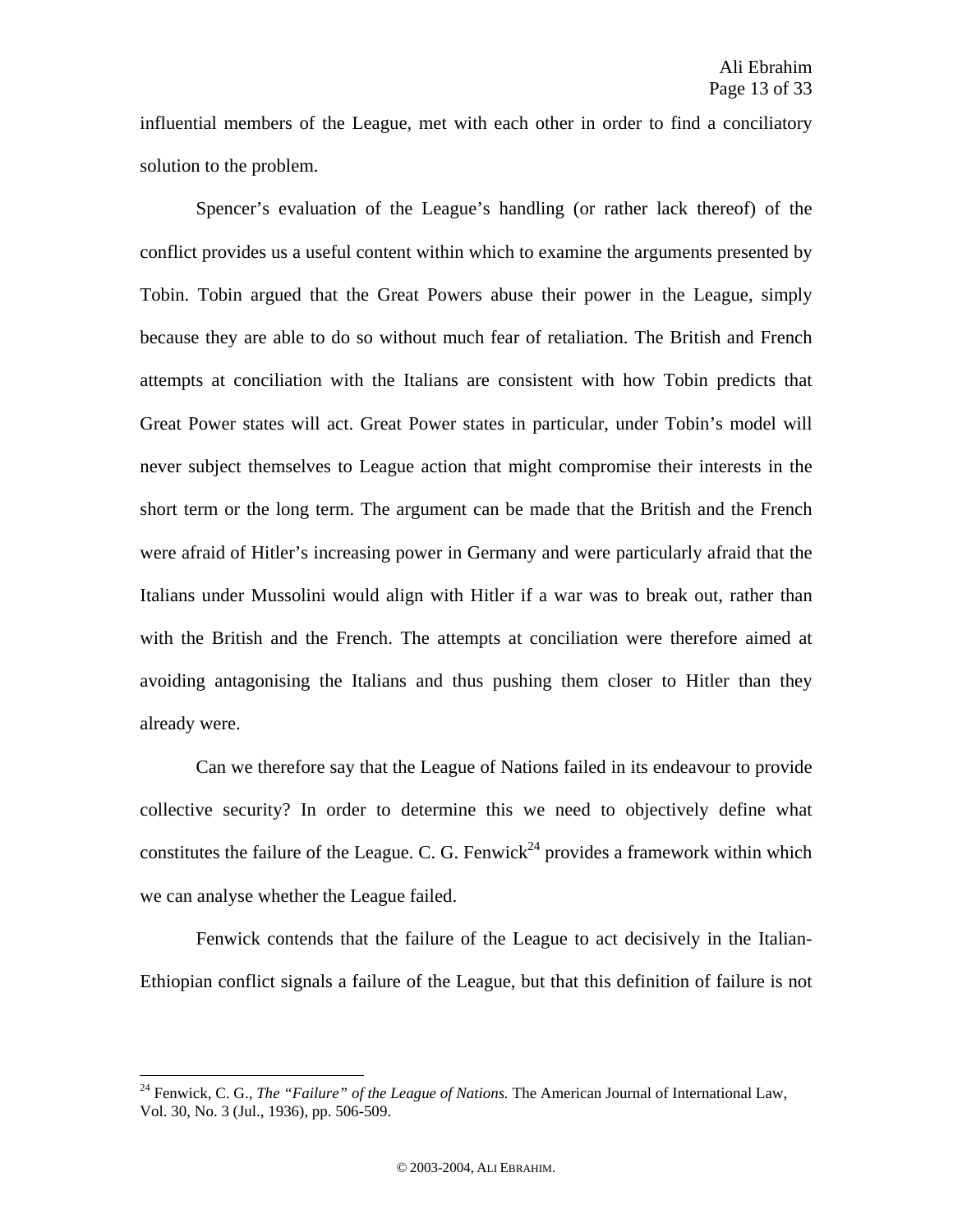rigorous. He claims that the real failure of the League can be defined as "the failure of the plan of collective security embodied in Articles 10, 11 and 16 of the Covenant"<sup>25</sup>.

Fenwick further claims that many of the League's other functions, including its social and economic activities need not be adversely affected by its inability to provide collective security, but that these functions of the League are secondary functions and that collective security has always been the primary focus of the League and should always be the primary focus of such an international organisation.

Having determined what problems the League of Nations faced, we should determine whether or not the United Nations faces similar problems today. There is no reason to believe the that problems posed by permanent representation are any different under the United Nations; but there have been actual cases where the United Nations has acted in order to protect the sovereignty of a smaller nation from an aggressive foe. Does this mean that the United Nations is more effective at providing collective security to small nations?

In order to answer this question, we need to examine the current context within which the United Nations operates, and examine whether or not it is different from that within the League operated. Although they are similar organisations, the League operated within a multipolar world, with Britain, France, Germany, Italy, Russia and the United States all claiming the status of great powers. As established earlier, multipolarity is inherently unstable due to the increased number of conflict dyads and increased uncertainty, thus making it more dangerous to commit troops to nations whose security is not of central importance to one's own.

 $25$  Fenwick, pp. 506. The covenant he refers to is that of the League of Nations.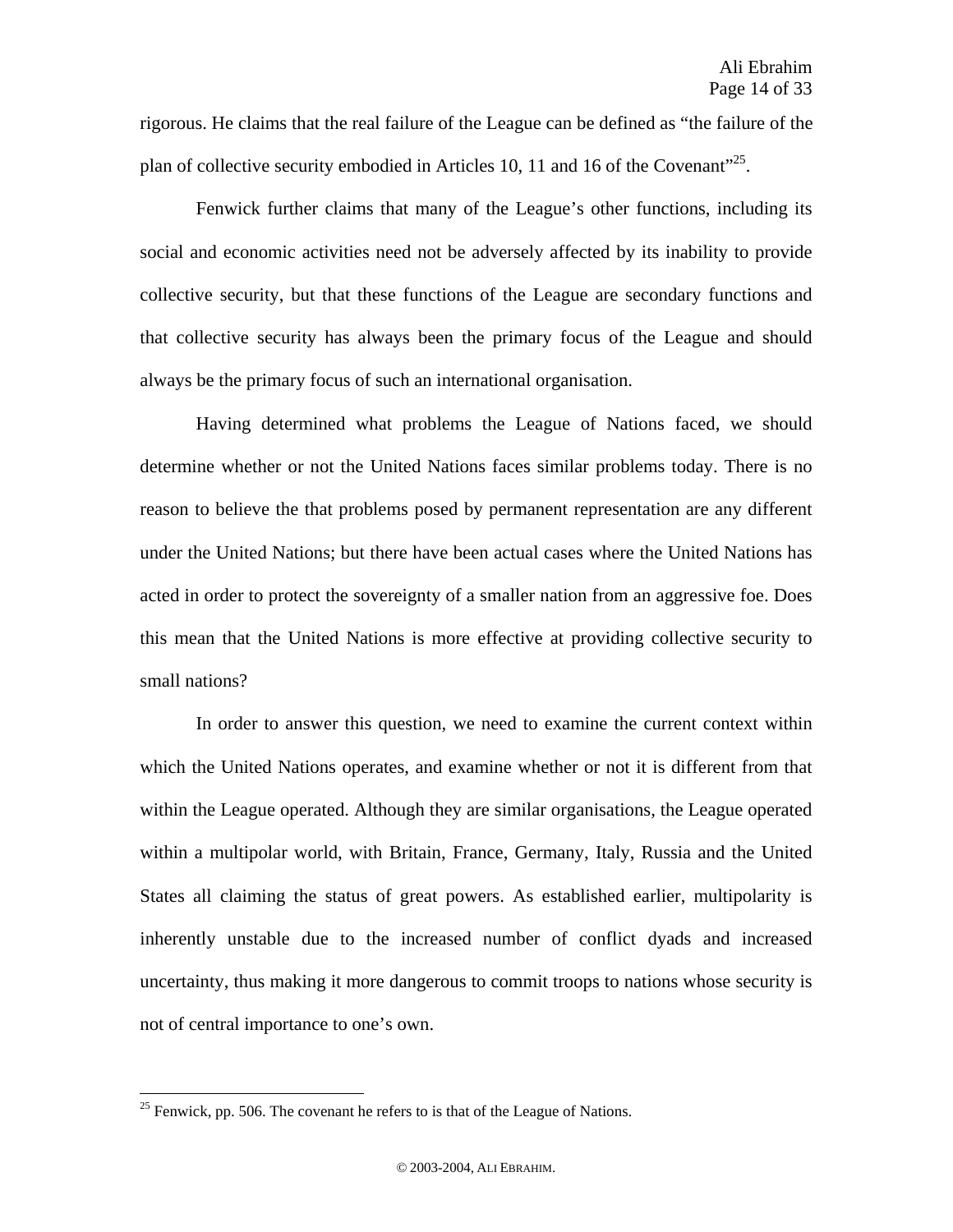The United Nations operates within a different context. Following the end of the Second World War, it is recognised amongst realists that a bipolar world order was established with the United States and Russia as the two great power poles. Following the collapse of the Soviet Union, it is argued by many that the world has shifted towards a unipolar power structure. While the argument that the world was bipolar following end of the World War II is generally accepted, the argument that the world is now unipolar is contentious, with some scholars proposing that the international system has now returned to a multipolar state, or that the system now is tending towards a multipolar state.

William Wohlforth argues that the world is currently in a stable unipolar state.<sup>26</sup> His theory is predicated on the notion that "unipolarity rests on two pillars…the power gap separating the United States from other states [and] geography<sup>"27</sup>. He contends that many scholars underestimate the vast nature of the power gap between the United States and other nations, and that they assume that this gap will be closed because of three factors: counterbalancing, regional integration, or the differential growth in power.<sup>28</sup> Wohlforth argues that counterbalancing cannot happen effectively, because he claims that alliances are not structural, meaning that they are less effective than individual states at projecting power internationally. He notes that problems of moral hazard make it very tempting for the counterbalancing states to buck-pass<sup>29</sup> or to doubt their partners' resolve.

As for regional alliances, he claims that barring any shocks, the trend towards seamless regional integration of military forces including nuclear forces will be very slow, even amongst tightly integrated countries such as those in the European Union.

<sup>&</sup>lt;sup>26</sup> Wohlforth, William C. *American Power and the Balance of Power* (1999), in Art and Jervis' *International Politics: Enduring Concepts and Contemporary Issues,*  $6^{th}$  ed (2003).<br><sup>27</sup> Wohlforth, pp. 469.

 $28$  Wohlforth, pp. 469-470.

<sup>&</sup>lt;sup>29</sup> Buck-passing is the act of passing the military burden of defence or offence to another allied nation.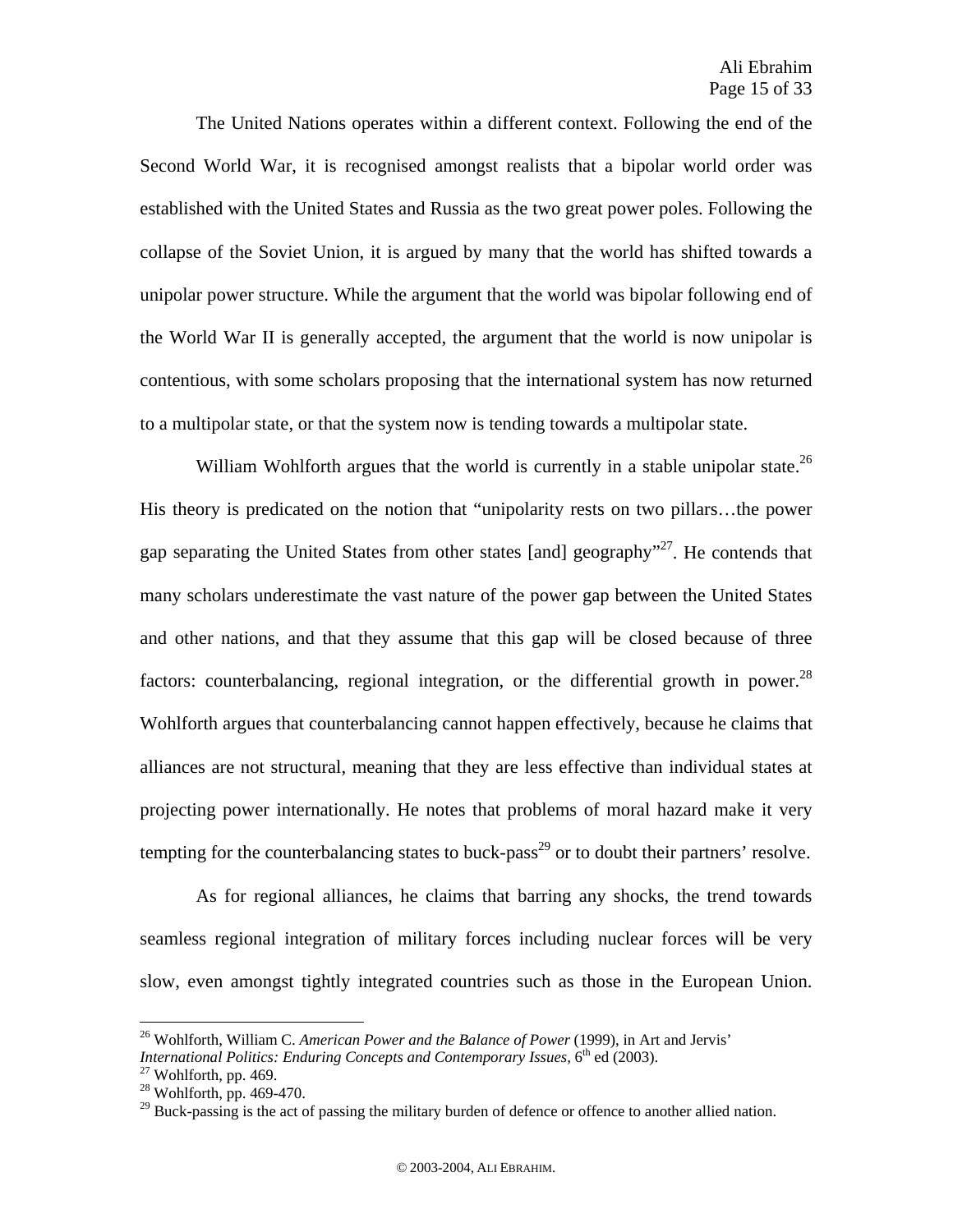Wohlforth also attempts to debunk the notion that China has the potential to be a great power within the next 20 years that can rival the United States. He claims that even in the unlikely event that the Chinese economy can balance that of the United States in this time period, this does not mean that China will be able to restore bipolarity to the system, as the United States has a network of close allies in the form of Germany and Japan, and also has significantly better power projection capabilities. Wohlforth not only provides a convincing argument that the world is unipolar today, but also that unipolarity unlikely to be replaced by bipolarity or multipolarity in the short to medium term.

Having established the nature of the unipolar system today, can we reasonably expect the United Nations to be able to act as a guarantor of collective security? Realist theory dictates that a collective security paradigm will never work, because there is no mechanism by which to coerce nations to go to war to protect other nations. As Tobin showed, because nations still retain national sovereignty even under the United Nations, and retain control over their national armies, it unlikely that they will commit any resources to a collective security force unless it is in their national interest to do so. In this context, whether or not it is in their national interest to commit forces depends on whether or not it will increase their power relative to other powers.

Within the context of collective security, only with the backing of great powers can a body such as the United Nations credibly commit to intervene when a country is attacked. However, it is rarely in any great power's interest to go to war on behalf of a small country, as small countries are inherently unimportant, and there is rarely any relative power gain to be had from defending them. Great powers will only come to the aid of small states when it is in their national interest to do so. Therefore, the belief that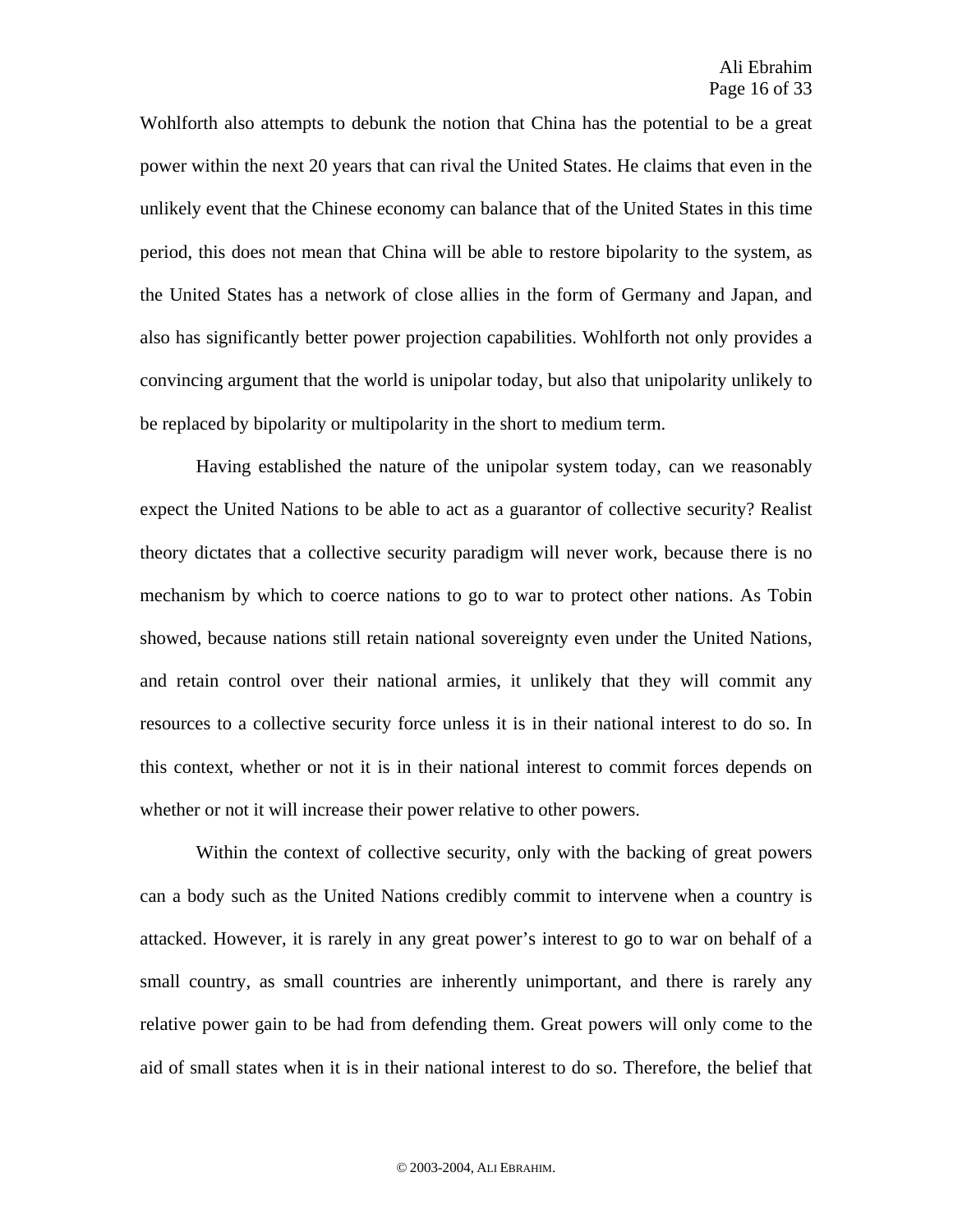the United Nations can provide collective security to small nations is one that is fraught with problems at the most fundamental level.

However, this does not mean that the collective security paradigm can *never* work. For example, when North Korea invaded South Korea in 1950, the United States, with the approval of the United Nations led a force that came to the aid of South Korea and drove the North Koreans back to the 38<sup>th</sup> Parallel, and in 1953, a ceasefire was agreed upon. A United Nations observer force has remained at the Korean border since that time.

What implications does this successful operation have for the prospects of future collective security operations? I contend that the Korean example is an aberration in the historical record, rather than the rule. There were extenuating circumstances that caused the United States, arguably the most powerful great power at the time, to lead a security force into the Korean Peninsula to expel the North Koreans. Furthermore, there were also extenuating circumstances that allowed the United Nations to sanction such action, even though the forces were not actually under the direct command of the United Nations' Security Council<sup>30</sup>.

It can be argued that the United States was primarily interested in protecting South Korea because of great power politics. It saw both Russia and China as communist threats to itself, and did not want to see their bloc strength grow by allowing another communist nation to capture South Korea. Furthermore, South Korea presented an opportunity for the United States to project its power to the Asian continent, and establish a foothold from which they could base further operations, or at least deter further

1

<sup>30</sup> Ramsbotham, Oliver; Woodhouse, Peter. *Encyclopedia of International Peacekeeping Operations*  (1999), pp. 127.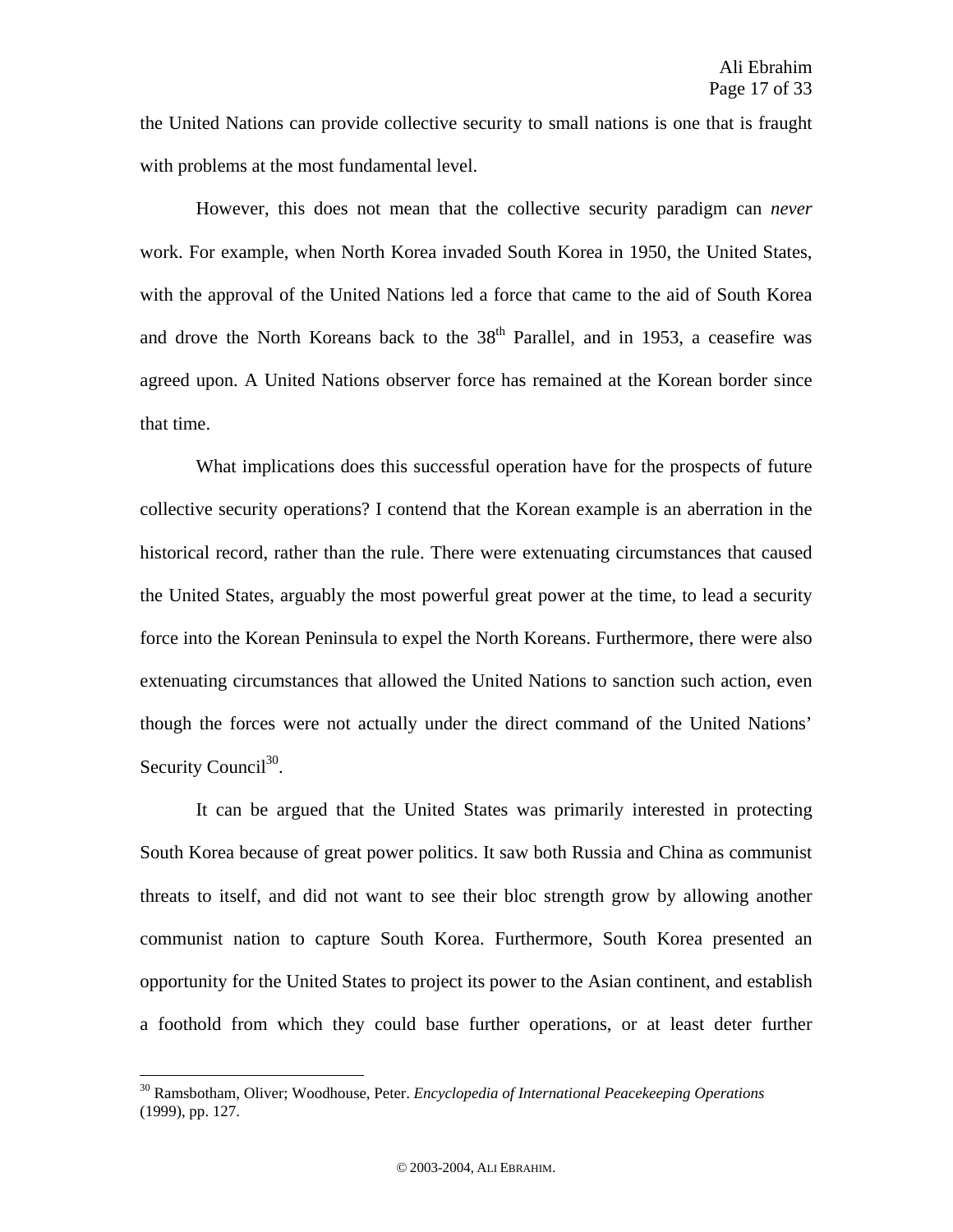incursions in order to minimally maintain the status quo distribution of power. Therefore the United States was not motivated by the altruistic notion of aiding South Korea, but its desire to ensure that the balance of power was not shifted against its favour. Moreover, the United Nations was only able to sanction the operation because the USSR was not present at the meetings in which it was approved<sup>31</sup>. Had their representative been present, it is highly likely that such a measure would have been vetoed by them.

Within the realist paradigm, a credible collective security arrangement is therefore problematic, because great powers will not commit to protect small nations unless it is in their interest to do so. This is evidenced not only by the collective security arrangement of the United Nations, but also that of its predecessor, the League of Nations, as I showed earlier using the arguments of Tobin, Spencer and Fenwick. However, just because the United Nations cannot provide for collective security does not mean that it cannot protect any of the interests of smaller nations. We should therefore examine what the other interests of smaller nations are and consider whether the United Nations can provide them.

### DEFINITIONS, PART 2

To arrive at an adequate definition of 'interests' we need to examine what smaller nations look to the United Nations for. One option includes defining it as security and sovereignty interests, as discussed before. However, this means that we may be setting a very high bar for the United Nations, which does not make for a useful analysis as security on its own is not representative of all the interests of small nations. We therefore need to arrive at a broader definition that is more encompassing of the social, economic and sovereignty aspects of countries' interests as well.

 $31$  Ramsbotham, pp. 127.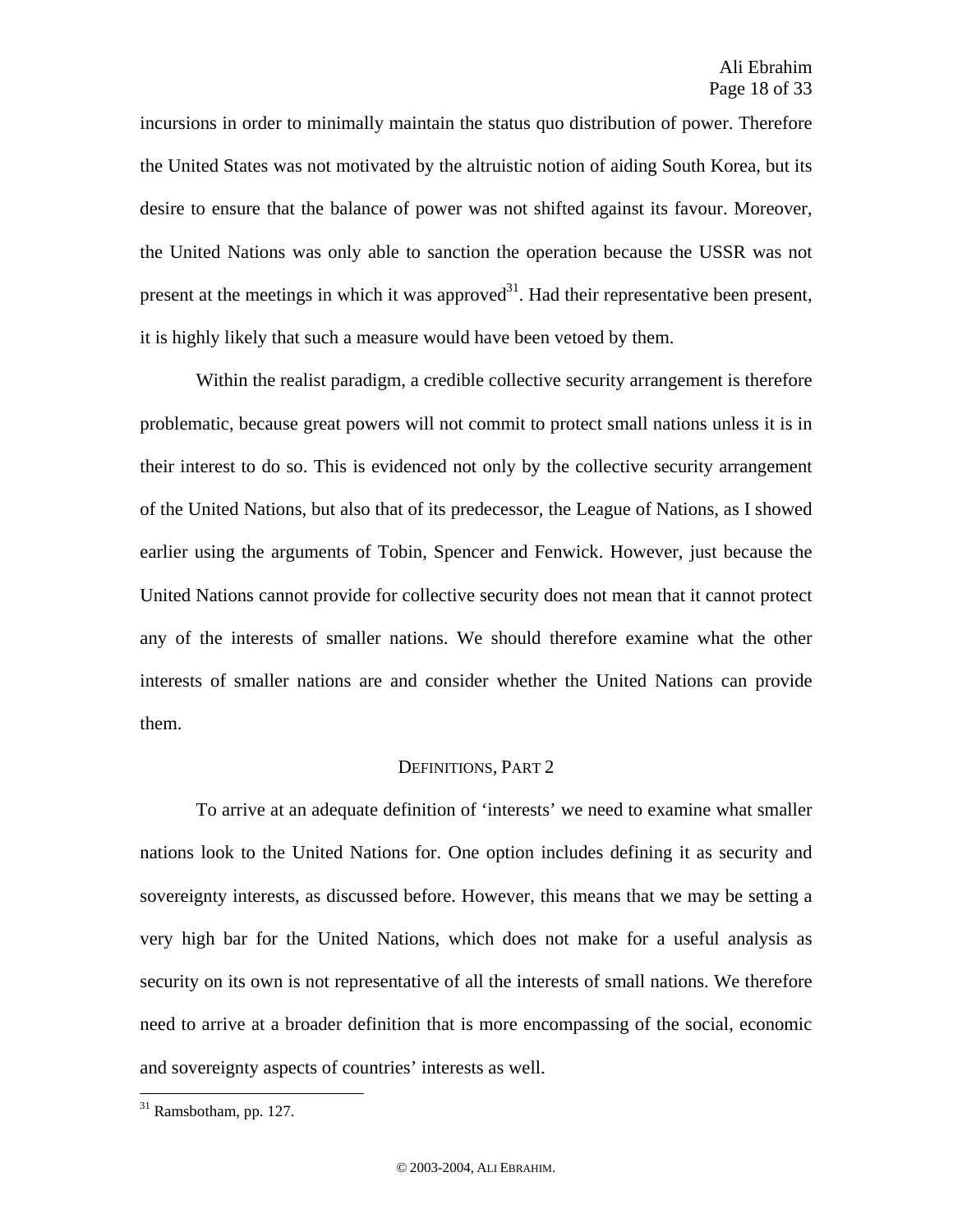Firstly, small nations often use the United Nations as a private diplomatic forum for bilateral negotiations between their nation and another, because while countries such as the United States have diplomatic representation in most countries, small nations are unlikely to have official diplomatic representatives from every nation stationed within their own. In this case, the United Nations can be considered to be a common forum for these nations.

Small nations also look to the United Nations for various economic and social interests as well. For example, many countries in sub-Saharan Africa are reliant on World Health Organization aid and advice in order to keep diseases in check. Countries such as Indonesia and the Philippines are reliant on the International Labour Organization in order to ensure that their emigrant workers are treated fairly. In times of emergency, smaller nations are often reliant on the United Nations for aid in mitigating crises.

We should also reconsider the nature of security interests. While collective security is something that smaller nations would benefit from more than great powers, and is therefore at the forefront of their security interests, it is important to realise that it is not the only type of security interest that exists. Since the fall of the Soviet Union, the United Nations has remodelled itself as primarily a peacekeeping and peacemaking force, and the number of these types of operations has increased exponentially.

It is important to understand that peacekeeping and peacemaking operations are not the same thing. Peacekeeping is where there is an existing peace, and the United Nations enters the conflict zone to ensure that the peace is kept and that it is not disturbed. The United Nations can also be used for reassurance or verification purposes,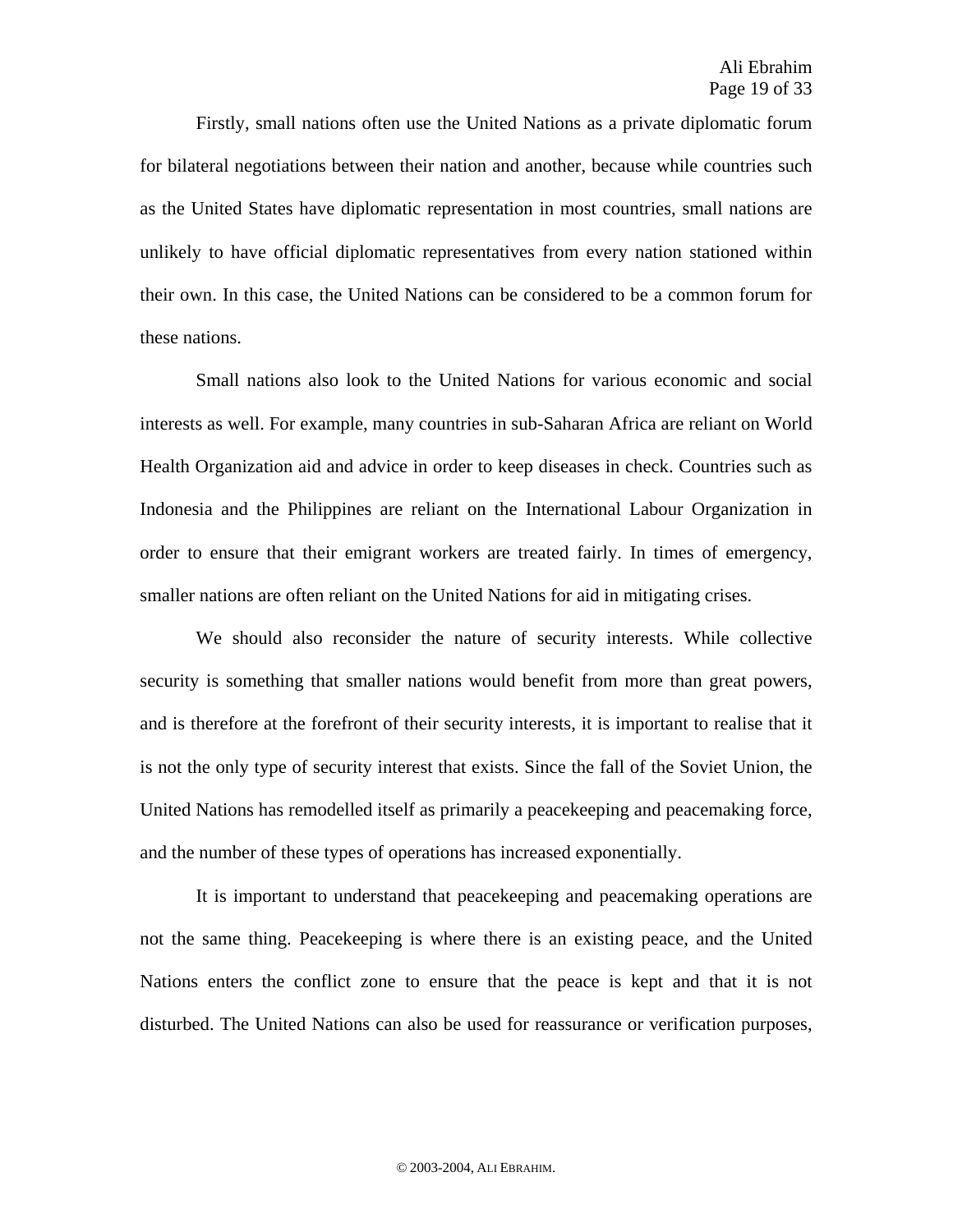to ensure that each side is upholding their end of a peace accord. In these cases, peace is generally a wanted outcome and the actors involved seek to maintain it.

Peacemaking, on the other hand is significantly different because the peace is not necessarily a wanted outcome by any of the involved actors. In this case, the United Nations tries to forcibly impose a peace solution upon the involved actors, and peacemaking operations are therefore often longer term commitments due to the lack of interest in peace. Both of these types of operation have become increasingly common, and occur almost exclusively in smaller nations that do not possess a large military force of their own. Peacekeeping and peacemaking can therefore be a central aspect of certain small nations' interests vis-à-vis what they seek from the United Nations.

We have divided a nation's foreign policy interests into subcategories, namely social, economic, security and sovereignty issues. However, the fact that countries have these interests does not necessarily mean that they look to the United Nations in order to ensure that their needs are met. For example, countries may opt to be self-reliant, or form regional alliances or free trade agreements in order to secure their goals. ASEAN is an example of how a group of nations formed a body outside the auspices of the United Nations in order to resolve issues important to their region.

Having defined what small nations' interests are, we need to proceed to analyse whether or not the United Nations meets those needs.

#### **HYPOTHESES**

The null hypothesis is that the United Nations is an unsuccessful body that cannot protect any of the interests that its smaller nations demand from it. This null hypothesis should not be controversial.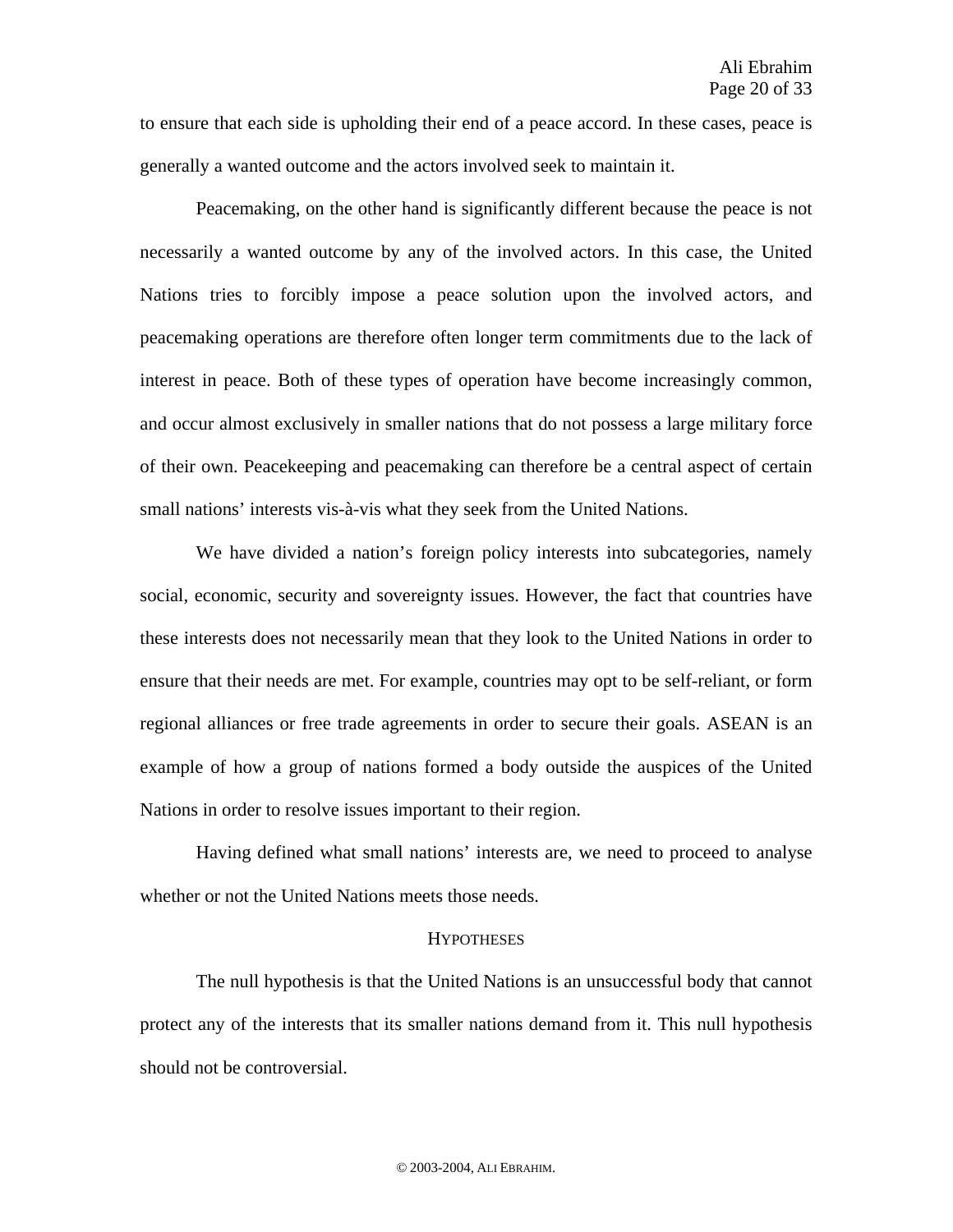The alternative hypotheses that are available are numerous, and we need to determine which one provides the best test of whether or not the United Nations is successful. The primary goal of the United Nations (and the League of Nations before it) was ostensibly to provide a collective security arrangement. Leading from this, one possible alternative hypothesis would be that the United Nations provides an effective collective security arrangement and that therefore the United Nations is successful. However, as previously discussed, this provides too shallow a test, and does not capture the many facets of the United Nations' work. If we were to prove that the United Nations does provide collective security then we would conclude that we do not reject the alternative hypothesis, and the United Nations would be a success. If, however, as would be the case, we rejected the null alternative hypothesis, we would accept the null hypothesis disregarding the fact that the United Nations has functions other than providing collective security.

The other alternative hypothesis is that the United Nations at least partially fulfils a set of interests that smaller nations have. The advantage of this hypothesis is that it provides us with a much larger scope for analysis. While collective security would be one of the interests considered (possibly a very important one), the lack of its effectiveness would not necessarily lead us to the conclusion that the United Nations is ineffective at protecting smaller nations' interests.

#### **METHODOLOGY**

In order to analyse the second alternative hypothesis I proposed, we would ideally devise a test by which all of a nation's interests could be identified, and then evaluate whether or not the United Nations is able to provide for those interests. However, to do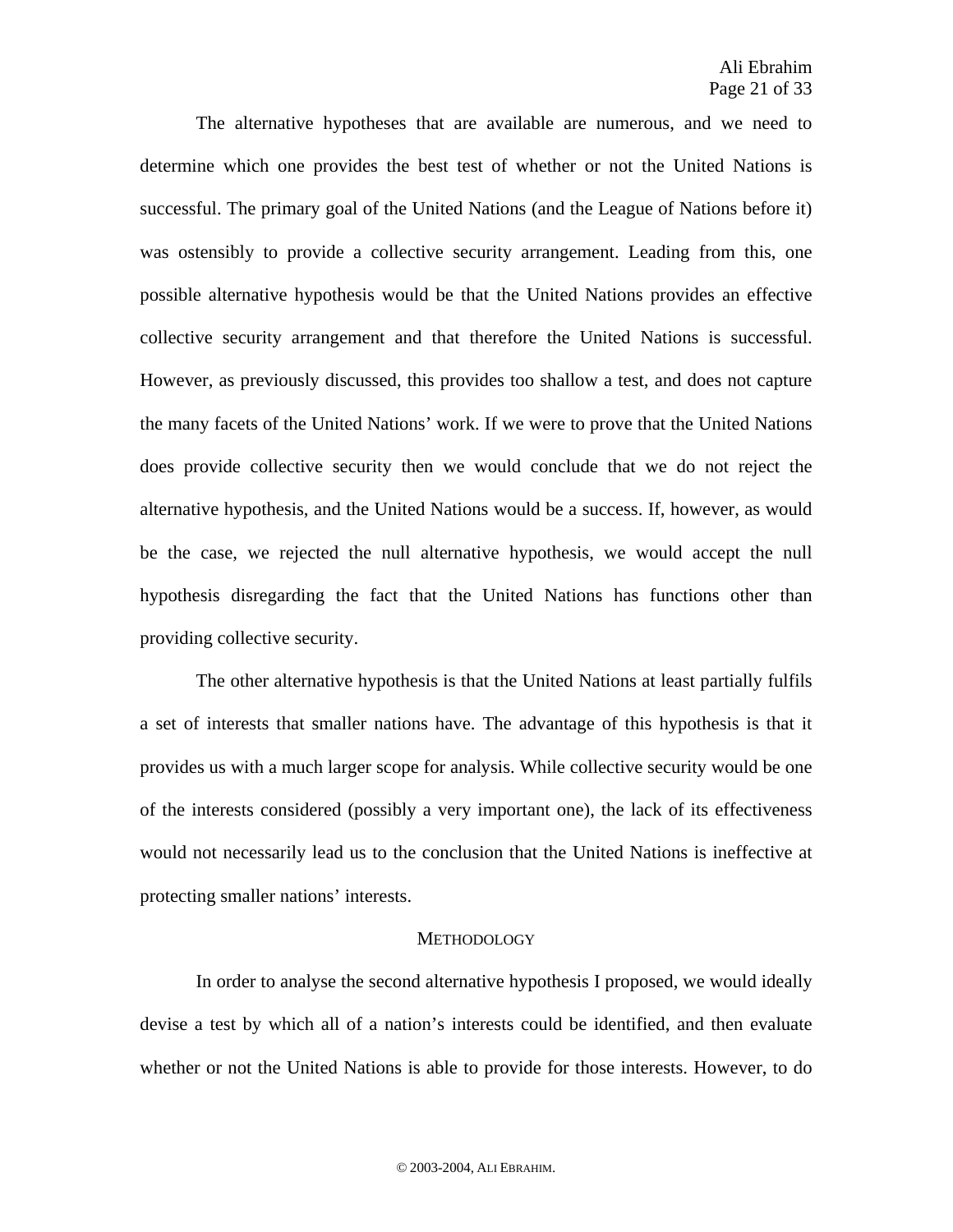this for even a single country would be beyond the scope of this paper. Instead, I intend to look at peacekeeping and peacemaking operations as test cases for whether or not the United Nations has a role to play in protecting the interests of smaller nations.

While we run the risk of having criteria that is too narrow, I believe that peacekeeping and peacemaking operations will provide us with a good test for whether or not we reject our alternative hypothesis for the following reasons: there have been so many peacekeeping and peacemaking operations in recent years, there is a lot of data available; and these operations generally require a troop commitment from larger member states (great powers in particular) and therefore we are also able to analyse the extent of their commitment to protecting the interests of smaller nations under the auspices of the United Nations.

Our analysis of peacekeeping/peacemaking operations should not be limited to operations that took place, but also operations that did not take place, as this will also aid our understanding of circumstances under which the United Nations is unwilling to commit forces, not just whether or not they are successful when they choose to do so.

In order to analyse peacekeeping and peacemaking (or any other United Nations role), it is necessary to perform a two step analysis. Firstly, within the context of the post Cold War world, we need to look at whether larger nations would be willing to commit resources to aid smaller nations under the auspices of the United Nations.<sup>32</sup>

Secondly, we need to examine whether or not smaller states feel that their aims from the peacekeeping or peacemaking are being met. The aims that small states are likely to have from peacekeeping and peacemaking at the most fundamental level are that

 $32$  It is important to distinguish peacekeeping and peacemaking commitments from collective security commitments. The former involves one state and the latter more than one.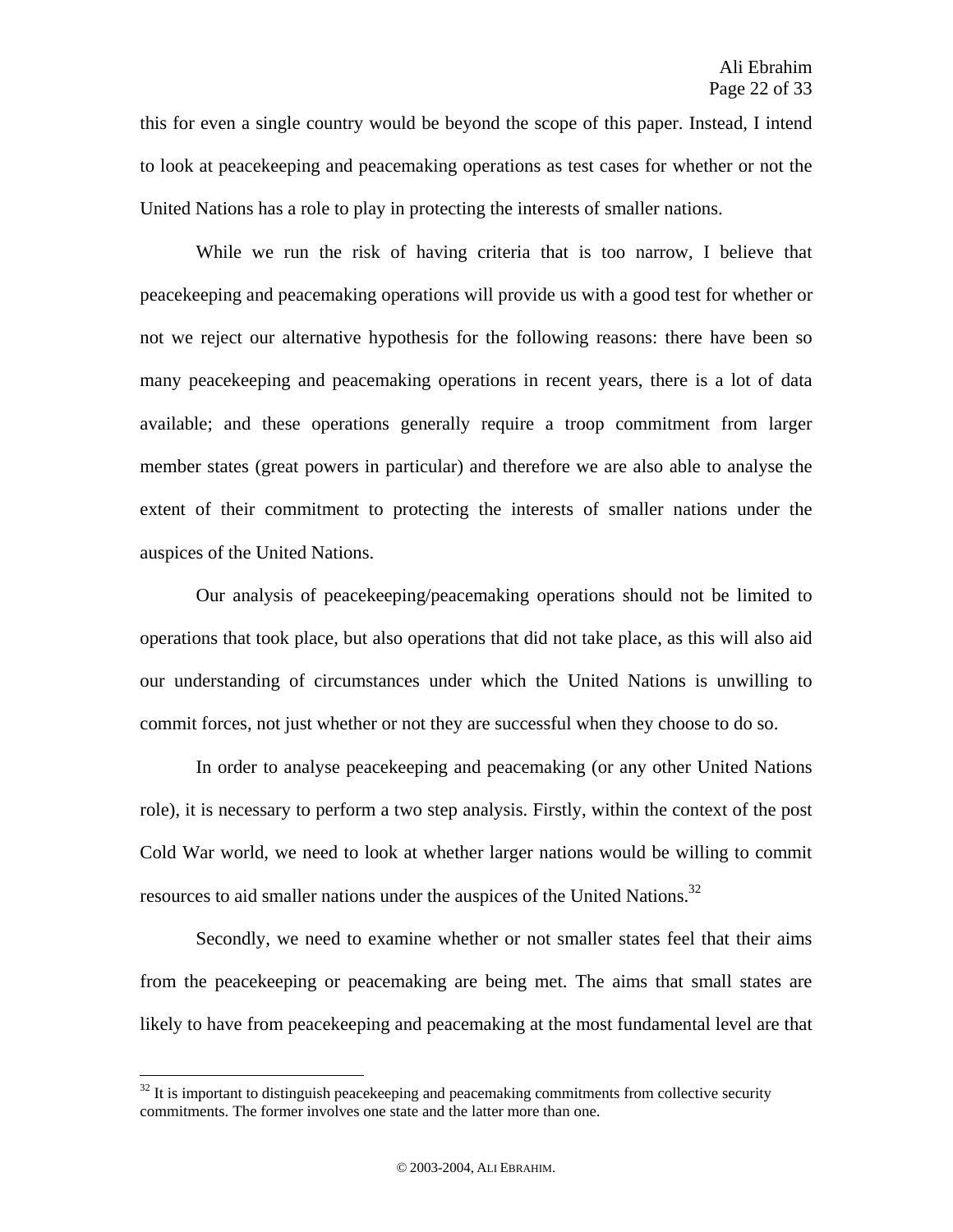their governments are able to exert control over their entire country, and that their governments have a monopoly on the legitimate use of force, rather than rival groups that may be present in the country. The state must also be reassured that once the peacekeeping forces have departed, the rival groups will not once again turn against them.<sup>33</sup> Once these fundamental goals are met, the government of the state is then able to pursue other important goals, such as rebuilding the infrastructure of the nation, establishing the rule of law, and promoting an environment within which the economy can flourish, and ensuring that education levels and health levels of its residents are raised.

# WHEN DOES INTERVENTION OCCUR?

Before we analyse whether or not peacekeeping and peacemaking operations can be successful, we should attempt to identify the conditions under which they occur. The intervening body, in this case the United Nations' Security Council must agree to send a force to a nation, and in order for this to occur, all five permanent members of the Security Council must be in agreement. Each of the five member states will engage in a rational calculus of the costs and benefits of intervention. Therefore, intervention will only occur if each of the five permanent members expects that their individual benefits will outweigh their individual costs. Therefore when I analyse the probability of intervention, I do so one a per-state basis, rather than by examining the Security Council as a whole.

1

<sup>33</sup> Hawk, Kathleen Hill. *Constructing the Stable State: Goals for Intervention and Peacekeeping* (2002), pp. 2-4.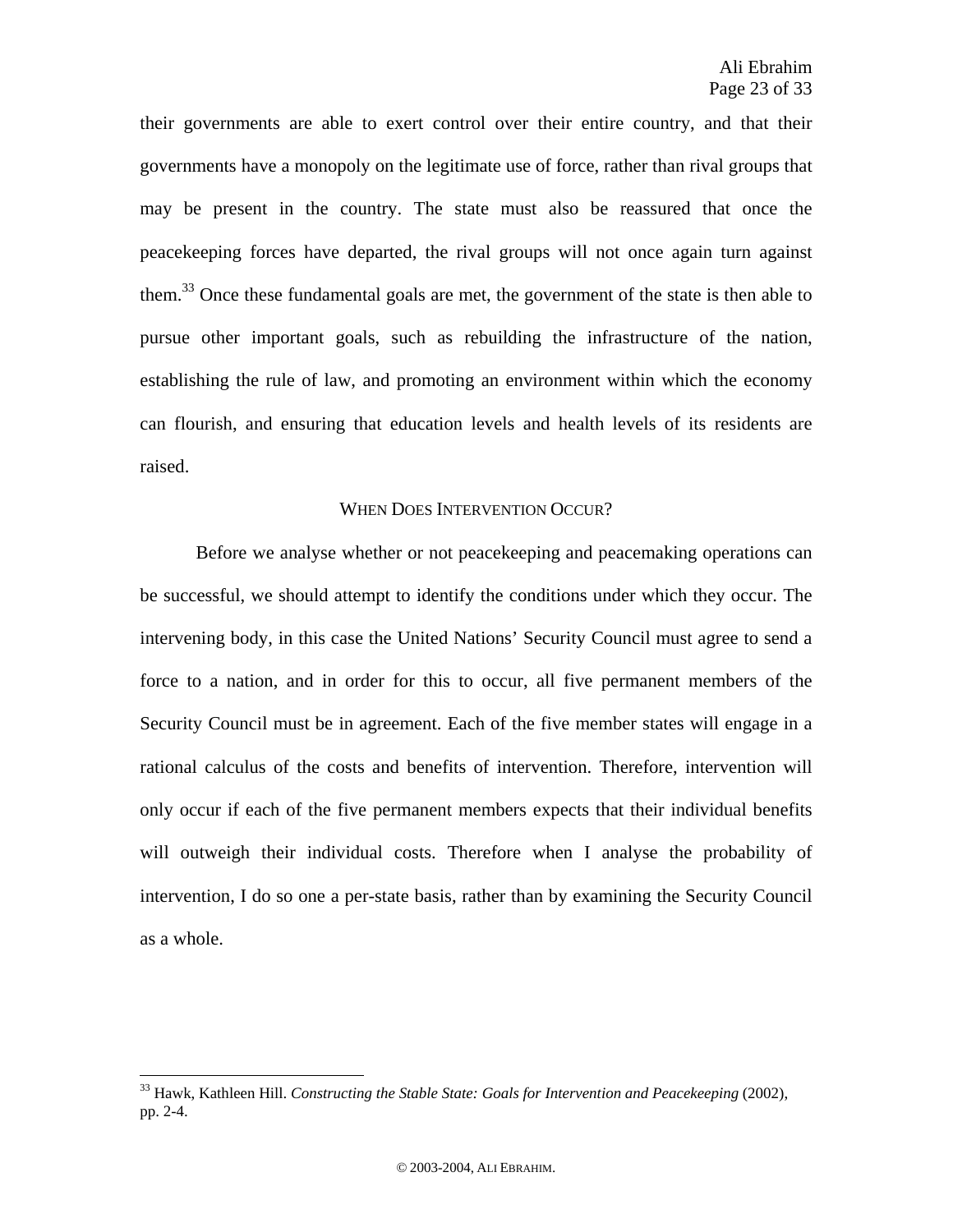Patrick Regan<sup>34</sup> provides us with a useful framework within which we can analyse the rational calculus that states undertake when deciding whether or not to intervene in civil conflict. He proposes four hypotheses $^{35}$ .

- 1. The greater the number of countries bordering an internal conflict, the more likely intervention will occur.
- 2. The more intense a conflict, the less likely intervention becomes.
- 3. Refugee or humanitarian crises increase the chances of intervention.
- 4. Interventions were more likely during the Cold War period.

Regan performs a statistical analysis<sup>36</sup> which shows that the first hypothesis is false, and that intervention actually occurs *less* when the number of bordering countries is greater. One possible explanation for this is that there is more uncertainty regarding the possibility of outside fourth-party intervention when there are more bordering countries, and therefore potential interveners would be more wary of committing themselves. Regan found that his second hypothesis was borne out by the data, and that humanitarian crises also had a positive affect on the number of interventions. However, refugee crises had a positive, but insignificant effect on the number of interventions.

The most controversial finding that Regan proposes is that his data suggests that intervention during the Cold War era was *more* likely. He correctly acknowledges that this places him at odds with leading realists who would have predicted that more peacekeeping operations would have occurred during the post-Cold War era, with a unipolar international system. He attempts to conflate his view with the realist view by proposing that during the Cold War, the international system was a zero sum game, such

<sup>&</sup>lt;sup>34</sup> Regan, Patrick M. *Civil Wars and Foreign Powers: Outside Intervention in Intrastate Conflict* (2000).<br><sup>35</sup> Regan, pp. 49-51.

<sup>36</sup> Regan, pp. 57.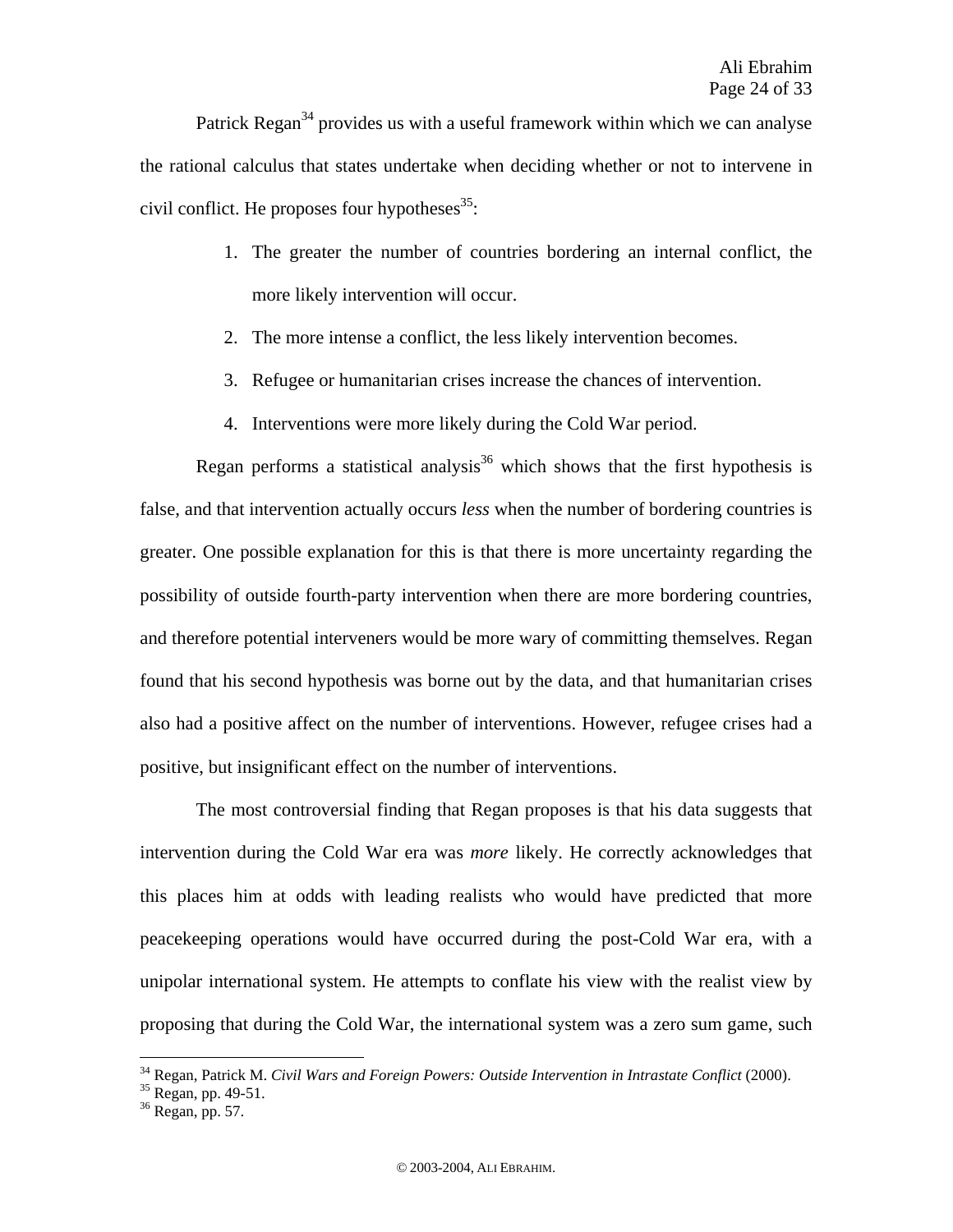that whichever side did not intervene in an intrastate conflict would lose an opportunity to expand their sphere of influence, and that their relative power with regards to the other would decrease. However, this argument does not take into account the realist view that small states do not matter, and that therefore great powers are unlikely to intervene due to relative power considerations, but rather because of considerations outside of great power politics.

Regan's findings with respect to the Cold War are also questionable because there are relatively few data points during the Cold War, as the vast majority of peacekeeping and peacemaking operations began in the post-Cold War era. Therefore his implication that the Cold War encouraged intervention should be viewed cautiously.

Rather than buttress the notion that intervention is undertaken because of great power politics, Regan's analysis supports the argument that intervention may be undertaken for other political reasons. As established earlier, the probability of humanitarian crises was positively correlated with the probability of intervention, whereas the intensity of the intrastate conflict was negatively correlated with it. From the perspective of a great power, a humanitarian crisis elsewhere in the world is of little consequence. These two relationships suggest that rather than great power politics, states are motivated to intervene if their population perceives that a humanitarian crisis can be avoided with little cost to the intervening nation.

The failure of the United Nations in stopping the Rwandan genocide of 1994 illustrates this cost-benefit analysis only too well. It is generally agreed upon by scholars that the United Nations had ample warning that there was a genocide planned, but that they did not take decisive action to prevent it from occurring. While there were Security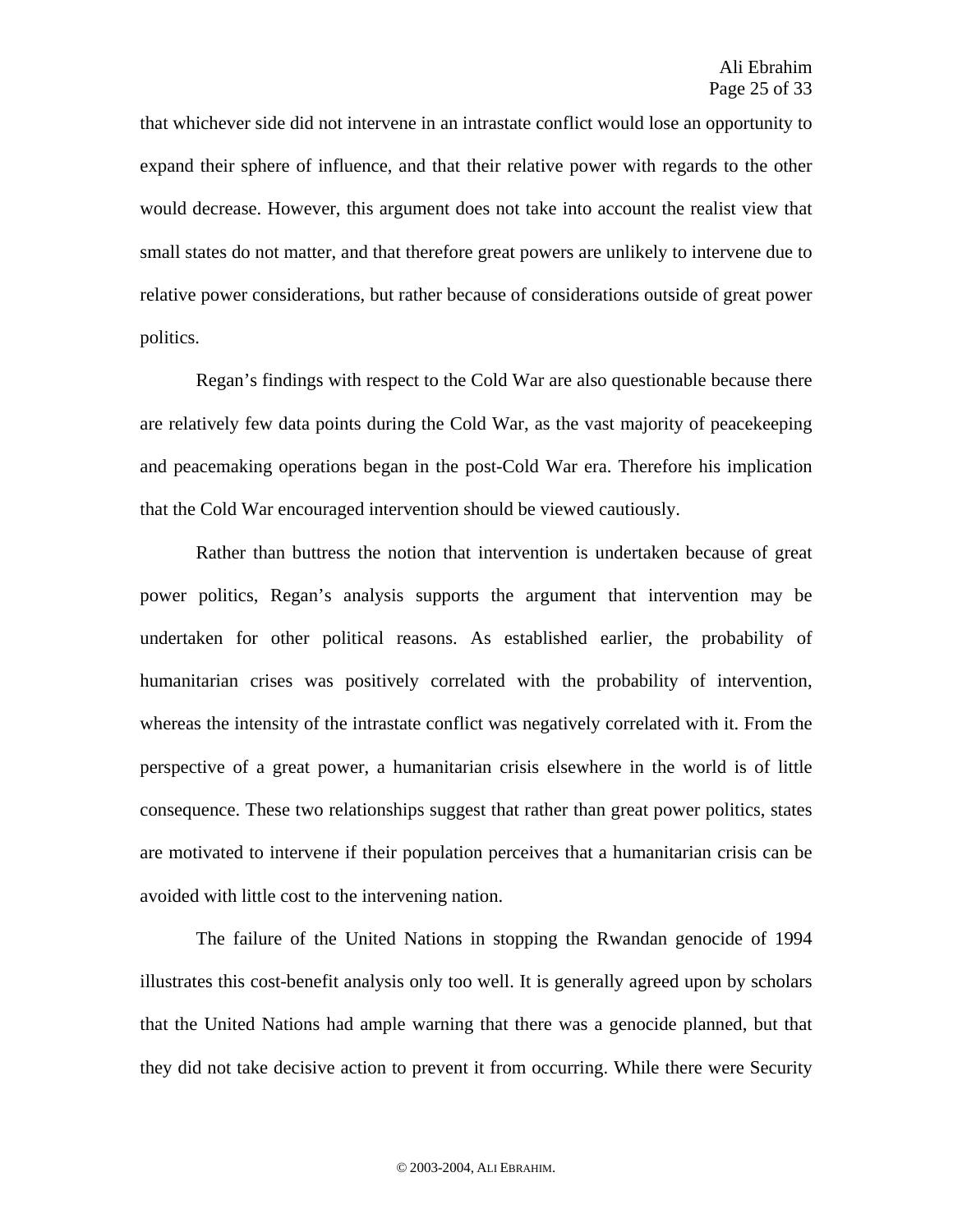Council resolutions in place, their implementation was delayed for long periods of time, especially following the killing of ten Belgian peace keepers in early 1994.<sup>37</sup> The loss of these ten Belgian peacekeepers shattered the resolve of the peacemaking coalition, who were reluctant to face losses. While there was a humanitarian benefit to be had from the peacemaking operation, the political cost at home of losing troops was too high for such an operation to be worthwhile, based on their rational calculus.

While there are many instances where the United Nations has not intervened, there are also many instances where they have done so. Following the end of the Cold War, the number of peacekeeping and peacemaking missions increased dramatically, as did the willingness of the United Nations to engage in such operations. This contradicts Regan's findings, but I contend that this contradiction is consistent with the notion of potential intervening nations making a ration decision based on a cost-benefit analysis.

Nations will intervene in an intrastate conflict if the benefits of doing so outweigh the costs. Some of the potential benefits that intervening nations look for, particularly in the post-Cold War era, are preferred access to the economy of nations where they intervene, as well as installing governmental institutions that would act favourably towards them. Alternatively, preventing humanitarian crises could result in a domestic 'feel-good' factor that politicians could use to exploit to help cement their re-election. Interventions based on altruistic principles are rare, and certainly out of the question from a realist perspective.

#### ARE INTERVENTIONS SUCCESSFUL?

We have already established a loose set of criteria for determining whether or not interventions are successful, that is to say that the interests of small nations are being met.

<sup>37</sup> Ramsbotham, Oliver; Woodhouse, Peter; pp. 213.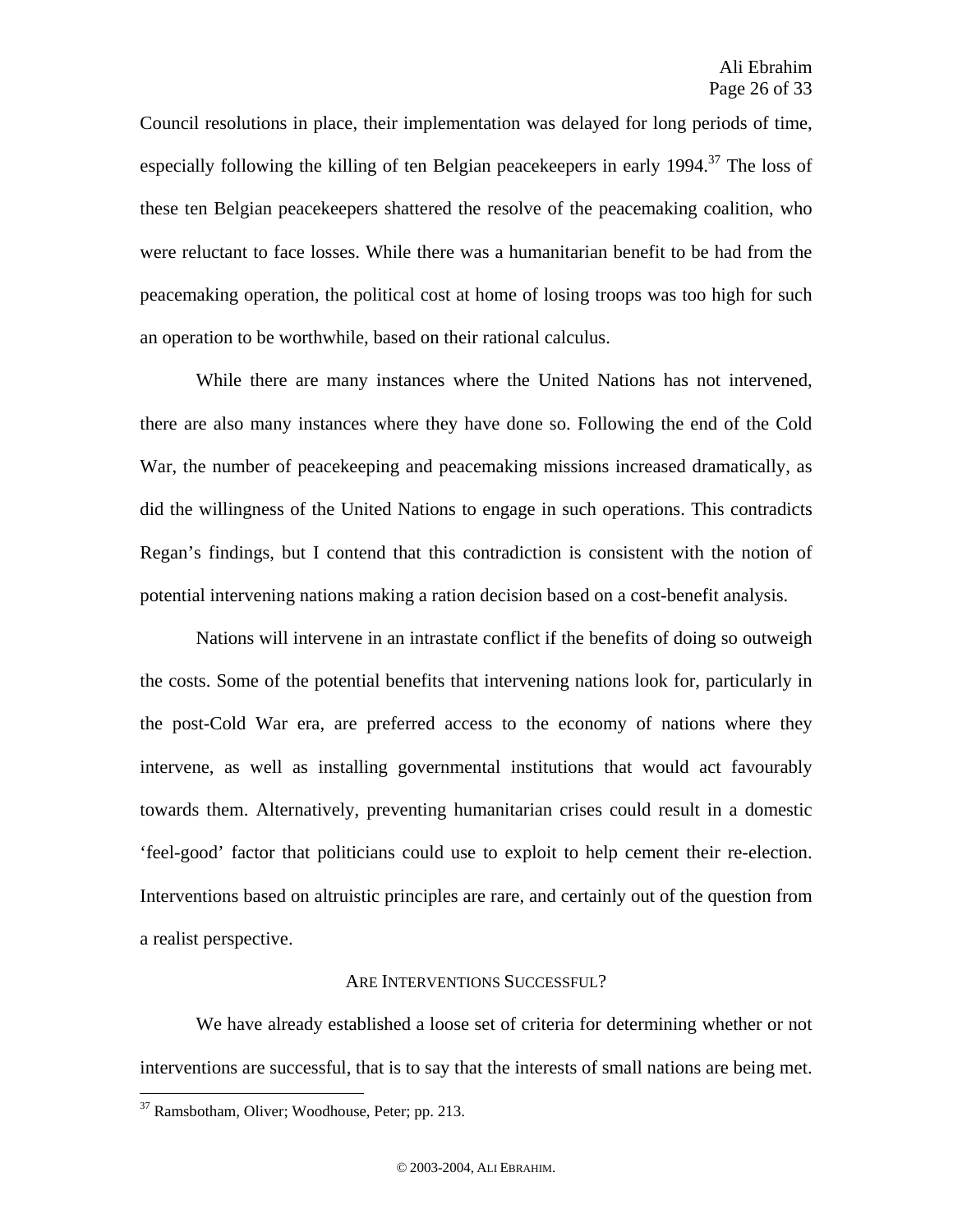This loose set of criteria should be considered to be a guideline, rather than a rigid set. This is because each mission is unique, in that the problems faced are not all of the same nature. I will examine the peacekeeping mission to Cambodia and the peacemaking mission to Somalia in order to determine whether or not the United Nations peacekeeping and peacemaking missions can be successful.

The peacemaking mission in Cambodia followed the Paris Peace Treaty of October 1991, which was backed by all five permanent members of the Security Council, and called for the creation of a provisional government made up by the four political factions, which would rule until free elections could be held.<sup>38</sup>

Michael Doyle claims that this peacekeeping mission accomplished four major goals: first, it freed Cambodia from external influence; second, that the presence of  $UNTAC<sup>39</sup>$  ended the civil war; third, that over 370,000 refugees were repatriated; and fourth, that for the first time the United Nations oversaw a democratic election from the planning stages to its completion. However, Doyle also acknowledges that UNTAC failed to disarm the four factions, which caused the elections to be held in a militarised environment, and also failed to control the civil administration, thus compromising political neutrality. 40 Nevertheless, according to Doyle, the most important accomplishment of UNTAC was the latter one, providing a voice to Cambodia's people so that they could choose who governed them. He claims that "the most lasting effect of UNTAC will likely be the population's sense that it can demand accountability from those who govern."<sup>41</sup>

<sup>38</sup> Doyle, Michael W. *UN Peacekeeping in Cambodia: UNTAC's Civil Mandate* (1995), pp. 19-20.

<sup>&</sup>lt;sup>39</sup> United Nations Transitional Authority in Cambodia

 $40$  Doyle, pp. 32-36.

 $41$  Doyle, pp. 57.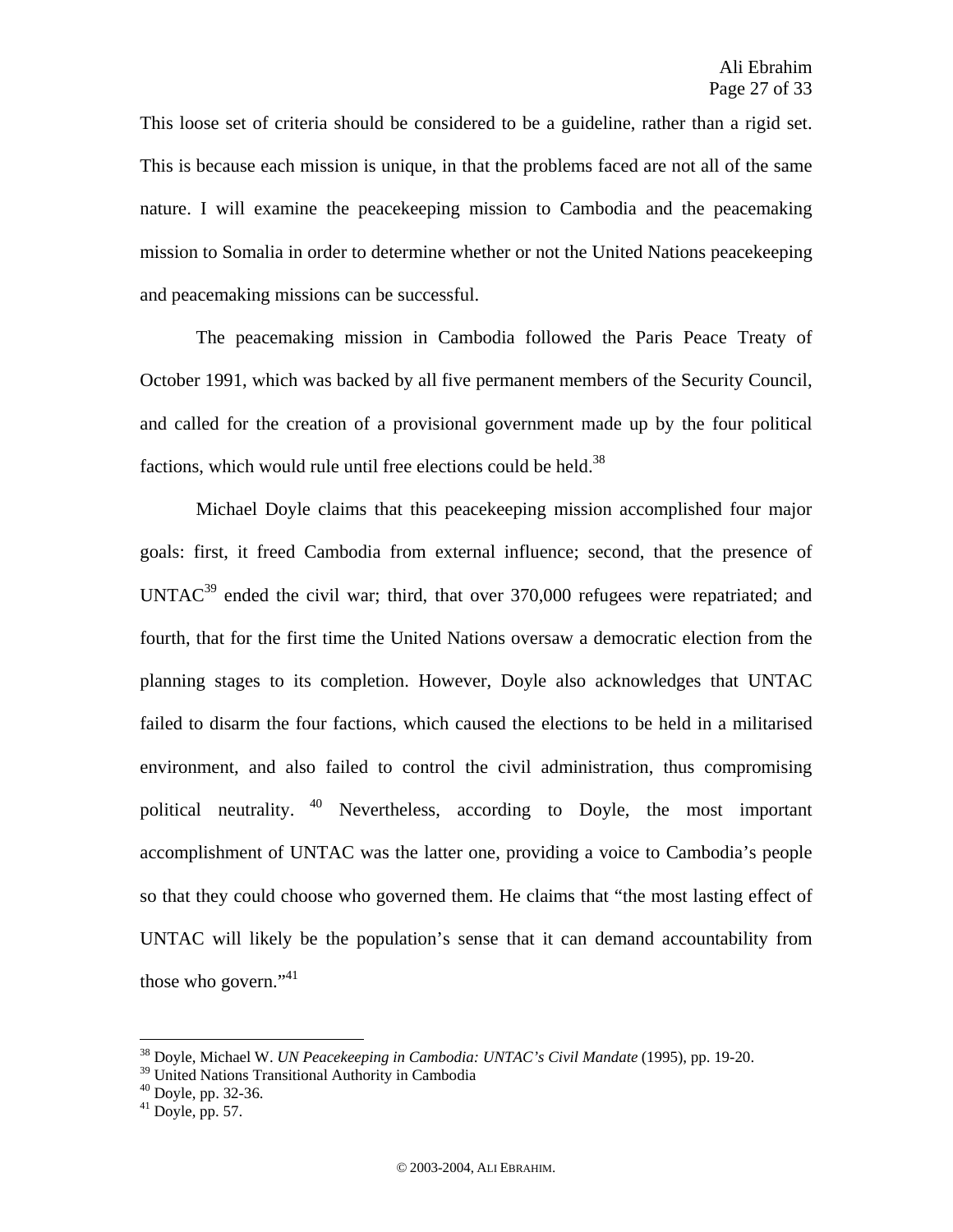While Doyle's analysis of the Cambodian situation provides a largely positive outlook of UNTAC's Cambodian operation, this positive assessment is not universally agreed upon. Frederick Fleitz<sup>42</sup> contends that UNTAC's operation in Cambodia did not provide the long-term relief that Cambodia required. Specifically, he argues that because UNTAC was not sufficiently armed itself, it was unable to disarm the four factions that were present in Cambodia, and that following UNTAC's withdrawal, Cambodia regressed to a form of government that was democratic only by name. He suggests that had UNTAC been given more resources, it could have left behind a viable democracy, rather than a weak one which regressed as soon as UNTAC left. While Fleitz is pessimistic about Cambodia's political future, he does contend that Cambodia is a far more peaceful place than it was before UNTAC's mission.

The Cambodian case does not strictly meet my definition of success, in that it did not enable the Cambodian government to have a monopoly on the legitimate use of force. As a result, the other secondary goals I outlined could not be effectively met. However, while the mission was not a complete success, it was at least a partial one, because Cambodia after UNTAC's intervention was much more stable, and the prospects for Cambodia's interests to be fulfilled were much greater than they were before the intervention.

We now turn to the peacemaking case of Somalia, where civil war had divided the country, and a humanitarian crisis was looming. The original mission UNOSOM I was largely inadequate, and the United States replaced it with a stronger force, UNITAF, under the auspices of the United Nations. When the situation in Somalia stabilised,

1

<sup>42</sup> Fleitz, Frederick H, Jr., *Peacekeeping Fiascoes of the 1990s: Causes, Solutions, and U.S. Interests* (2002), pp. 125-130.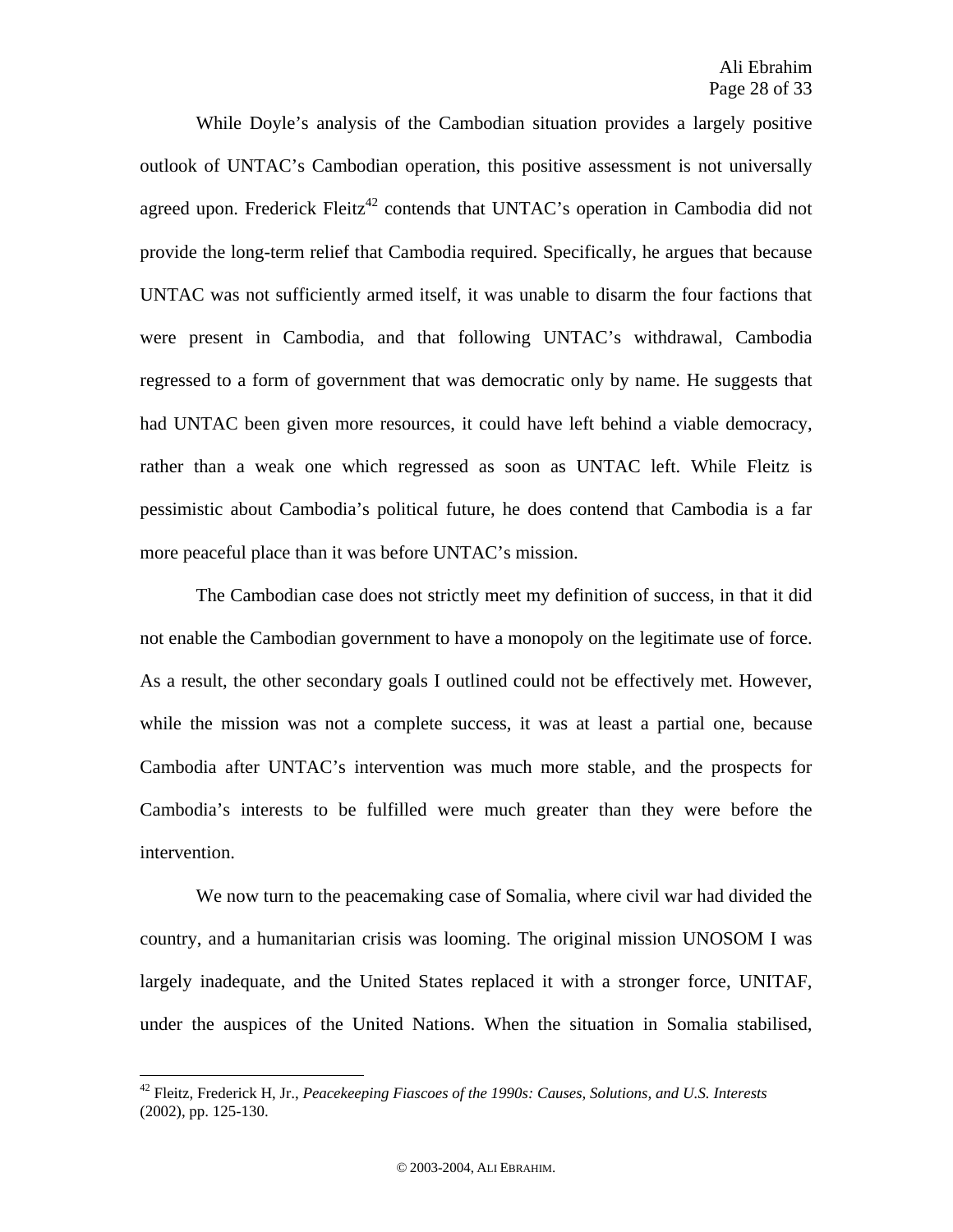UNITAF was replaced by another United Nations peacemaking force, UNOSOM II. Hawk examines the effectiveness of this peacemaking mission by evaluating key indicators of progress.

Hawk's assessment of the Somali mission is bleak. She contends that both UNOSOM I and II were unable to achieve any of the following goals<sup>43</sup> due to either lack of resources, or underestimating the depth of the problems:

- No lasting ceasefire agreement was signed.
- The Somali state did not gain control over its territory.
- The disarming of combatants was only partially accomplished by UNITAF.
- The rule of law was not re-established.
- Few refugees were repatriated, with the flow slowing further after fighting resumed after UNOSOM II departed.
- Economic development stagnated.

In fact, Hawk's assessment of the situation is that both of the United Nations' missions to Somalia were completely ineffective at providing even a temporary solution, and that only UNITAF, which was led by and had the full commitment of the United States was able to achieve any tangible results. Furthermore, as in the Rwandan case, once eighteen American soldiers were killed in 1994, the United States reconsidered its support for the peacemaking mission, and many other nations followed suit. Soon after, UNOSOM II was withdrawn from Somalia. While it is true that the peacemaking missions prevented the massacre of hundreds of thousands of people, it provided no semblance of lasting peace. In this case, it is clear that the interests of Somalia were not met, and that the peacemaking mission had failed. However, it is highly probable that had the great powers invested more resources into UNOSOM II, that success was a likely and achievable possibility.

 $43$  Hawk, pp. 46-55.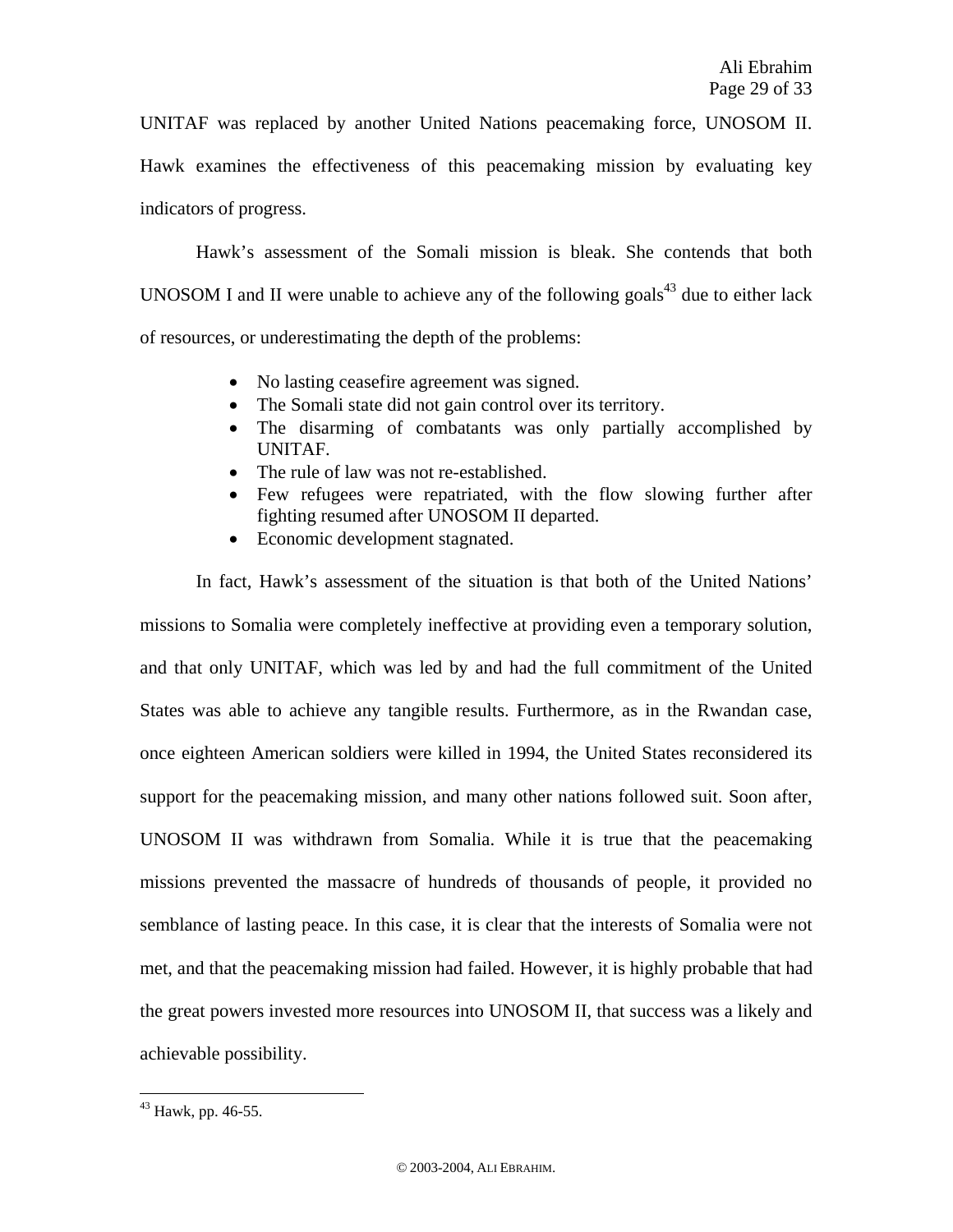#### CONCLUSIONS AND IMPLICATIONS

We have concluded that peacekeeping and peacemaking have the potential to at least be partially successful, and that great powers are willing to provide resources make these peacekeeping and peacemaking missions a reality. When I originally chose peacekeeping and peacemaking as testcases for the alternative hypothesis that the United Nations can fulfil some of the interests of smallest nations, I chose them because barring collective security, they are possibly the most costly and difficult enterprises that the United Nations undertakes. The fact that great powers have been increasingly willing to provide resources for peacekeeping and peacemaking since the end of the Cold War indicates that small nations can look to great powers to provide the United Nations with the resources it needs to fulfil their other interests. As for the specific cases of peacekeeping and peacemaking themselves, missions such as the UNFICYP in Cyprus illustrate that great powers are willing to commit themselves to peacekeeping and peacemaking over the long term as well.

One conclusion that we can draw is that for the United Nations to have any prospect of fulfilling the interests of smaller nations, it must have the backing of the great powers, without which the United Nations has no credibility. The Somali case demonstrates this clearly, as the UNOSOM I and II forces were unsuccessful due to halfhearted backing from the great powers, while UNITAF, strongly backed by the United States was far more successful in its mission.

However, the backing of great powers, as demonstrated, is fickle. Often, they will not undertake peacekeeping missions because the cost-benefit ratio is unfavourable. When it is favourable, they embark upon missions that remain incomplete if the costs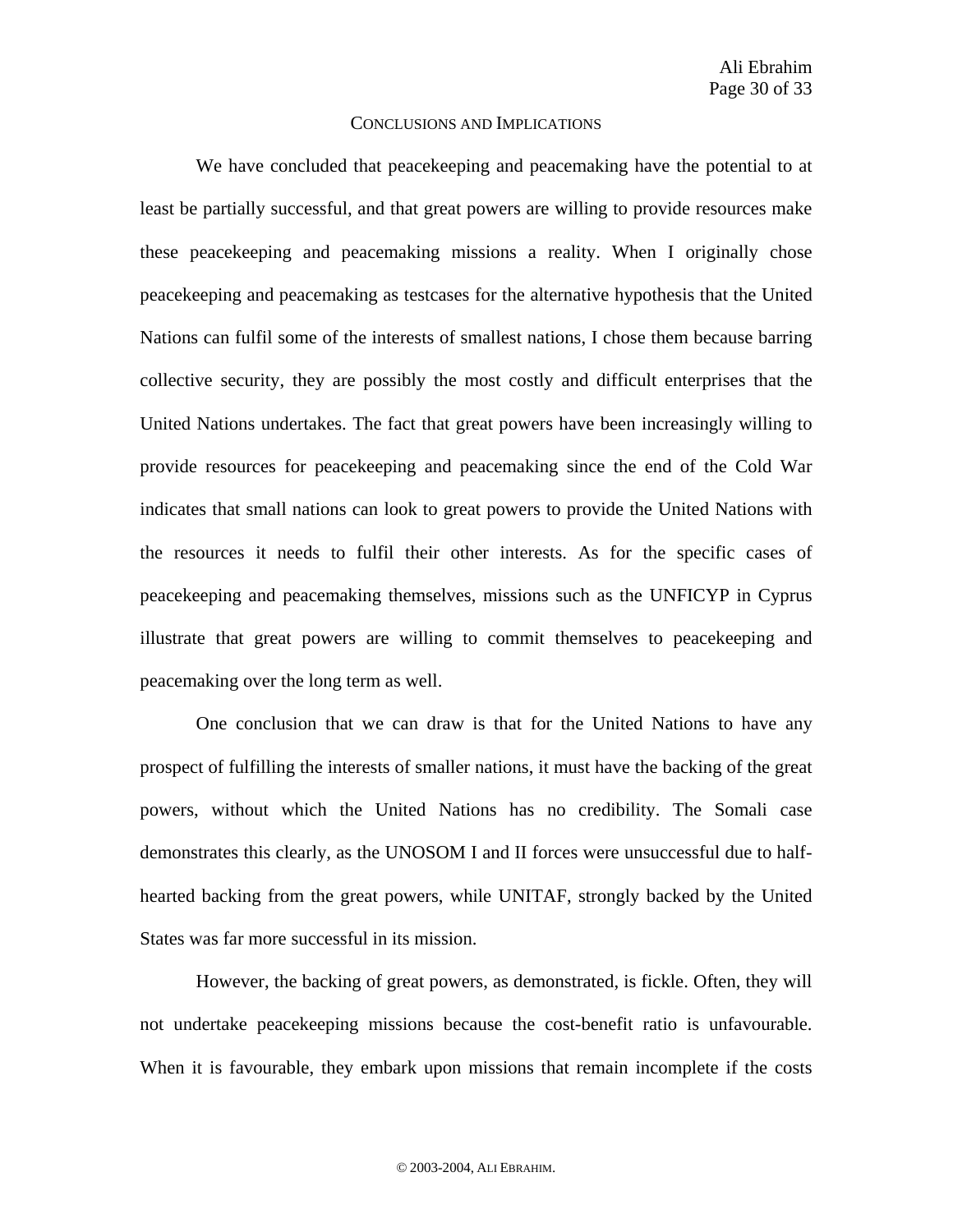unexpectedly rise. However, this problem is only a real threat to peacekeeping and peacemaking, the costs of which can be very unpredictable. For other operations, such as the economic and health development programmes, or other United Nations based aid agencies, the uncertainties are far less. If great powers are willing to commit resources to costly operations such as peacekeeping and peacemaking, they would also be willing to commit to these other programmes, which are far less expensive, and have a much higher chance of success.

I therefore contend that we can reject the null hypothesis that the United Nations cannot fulfil any of the interests of small nations, and I reject the alternative hypothesis that the United Nations can fulfil *all* of the interests of small nations, including collective security, but I do not reject the alternative hypothesis that the United Nations *can* fulfil many other interests that smaller nations have.

# RECOMMENDATIONS FOR FURTHER STUDY

There are two major areas where further study would be useful and appropriate. The first of these areas is to examine how regional alliances affect the interests for which small states look to the United Nations. There are different types of regional alliances, such as ASEAN, which is primarily an economic forum, though it is also a forum for security issues as well. There are also military alliances, such as NATO, which seek to provide a collective security arrangement for its members, without encumbering itself by attempting to achieve economic and social goals, which are part of the United Nations' work. The interaction between these regional bodies and the United Nations would be an interesting topic for further study, including how (if at all) membership in these bodies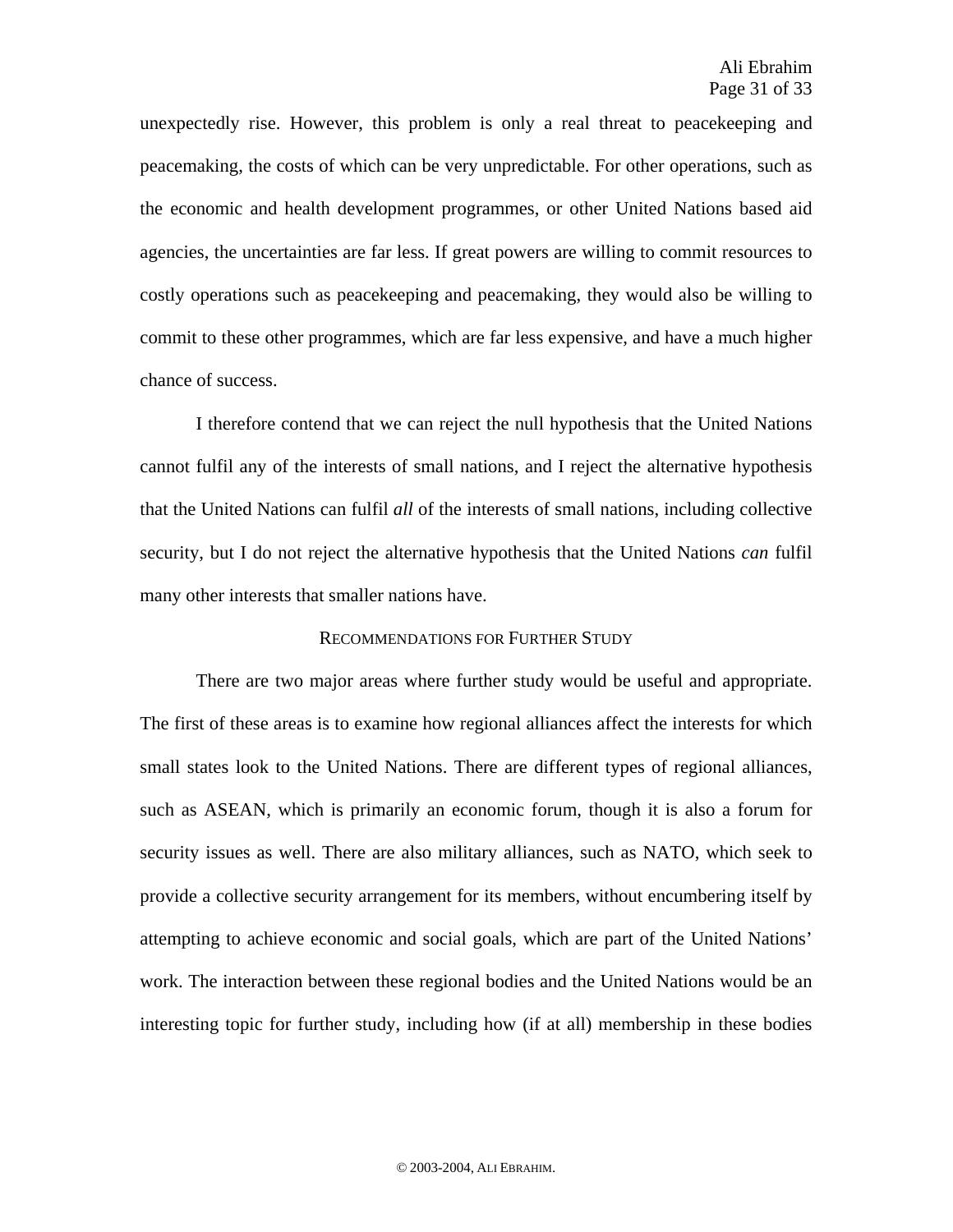affects how small states perceive the United Nations' usefulness, and their willingness to work with it.

One of the failures of the United Nations is that that it has not provided a framework for a credible collective security arrangement. Therefore, as a second topic for further examination, it would be interesting to evaluate whether or not the lack of an effective collective security arrangement is in fact problematic in the long-term. Countries are, in general, moving towards more open and representative forms of government, rather than away from them. Does the empirical 'fact' that democracies do not fight each other imply that in a futuristic world that might be composed primarily of democracies, no international body would be needed to ensure collective security? An examination of this 'democratic peace'<sup>44</sup> theory would be interesting and shed light on whether the primary aim of the United Nations is likely to move away from providing a collective security arrangement. An analysis of Lipson's theory would be particularly interesting when viewed in the light of Farber and Gowa's article regarding the relationship between the interests and polities of nations<sup>45</sup>, and Mousseau and Shi's work on testing for a reverse causality relationship in the democratic peace theory<sup>46</sup>.

<sup>44</sup> As proposed by Charles Lipson, in *Reliable Partners: How Democracies Have Made a Separate Peace*  (2003).

<sup>45</sup> Farber, Henry S.; and Gowa, Joanne. *Common Interests or Common Polities? Reinterpreting the Democratic Peace.* The Journal of Politics, Vol. 59, No. 2 (May, 1997), pp. 393-417.<br><sup>46</sup> Mousseau, Michael; and Shi, Yuhang. *A Test for Reverse Causality in the Democratic Peace* 

*Relationship.* Journal of Peace Research, Vol. 36, No. 6 (November, 1999), pp. 639-663.